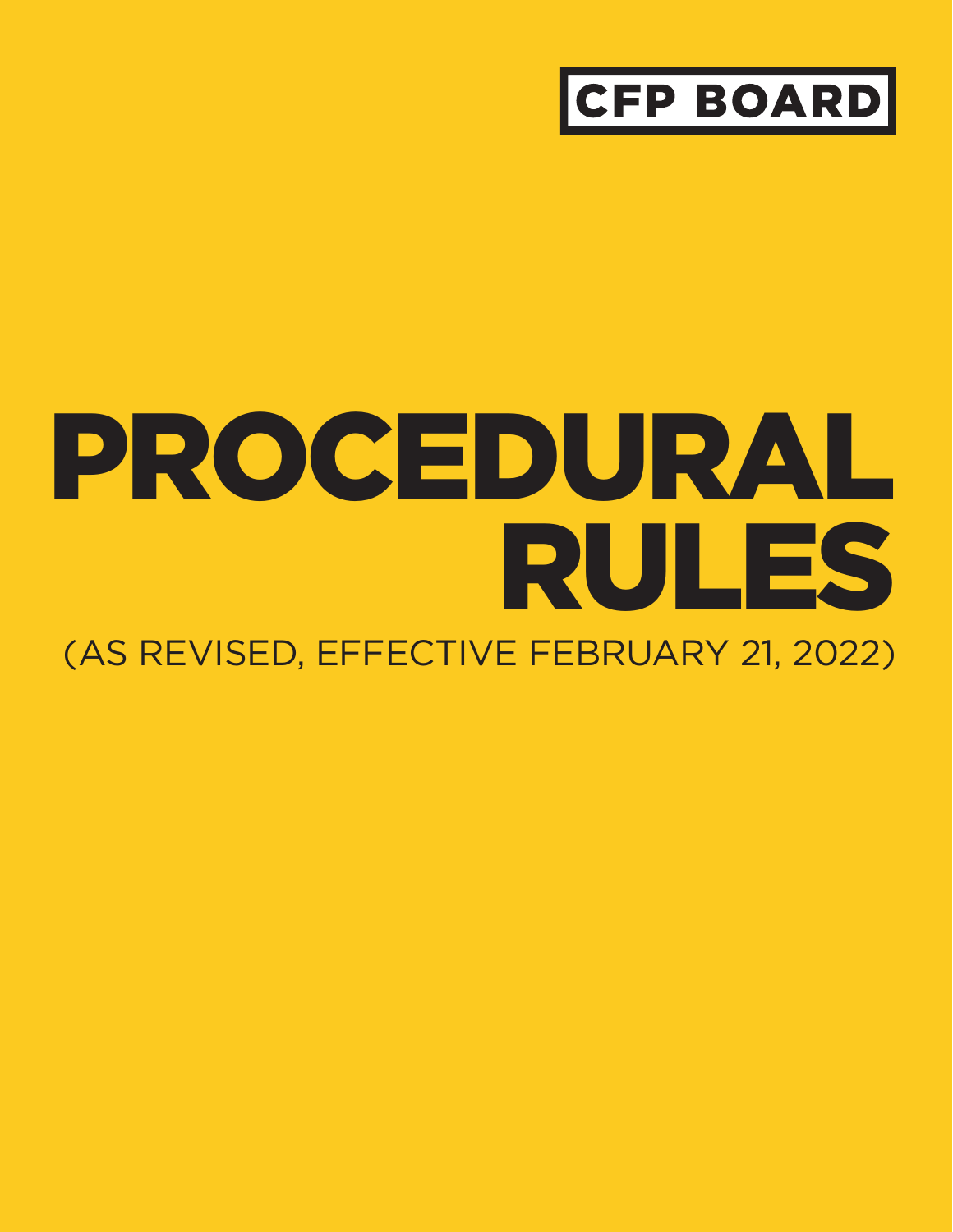In November 2021, the Board of Directors of Certified Financial Planner Board of Standards, Inc. (CFP Board), adopted changes to the *Procedural Rules* that do not become effective until January 2024. Those changes, which are not reflected in this document, will modify Articles 3.3, 3.4, and 11.1 to address the delivery of a Complaint for Failure to Timely Report Information and a Respondent's Answer to such a Complaint, and to permit a Respondent to accept without a hearing or hearing fee a Public Censure for Failure to Timely Report Information. [View a redlined document that includes these](https://www.cfp.net/-/media/files/cfp-board/standards-and-ethics/enforcement/2021/CFP-Board-Procedural-Rules-Revised-2021-11-Redline.pdf)  [changes.](https://www.cfp.net/-/media/files/cfp-board/standards-and-ethics/enforcement/2021/CFP-Board-Procedural-Rules-Revised-2021-11-Redline.pdf) When these changes become effective, CFP Board will update the *Procedural Rules* accordingly.

In December 2021, the Board of Directors of Certified Financial Planner Board of Standards, Inc. (CFP Board), adopted changes to the Procedural Rules. As a result of the change, appeals filed on or prior to February 20, 2022 will be decided by the Code and Standards Enforcement Committee in accordance with the Procedural Rules that became effective on January 1, 2022. Appeals filed after February 20, 2022, will be decided the Appeals Commission in accordance with the Procedural Rules that became effective on February 21, 2022.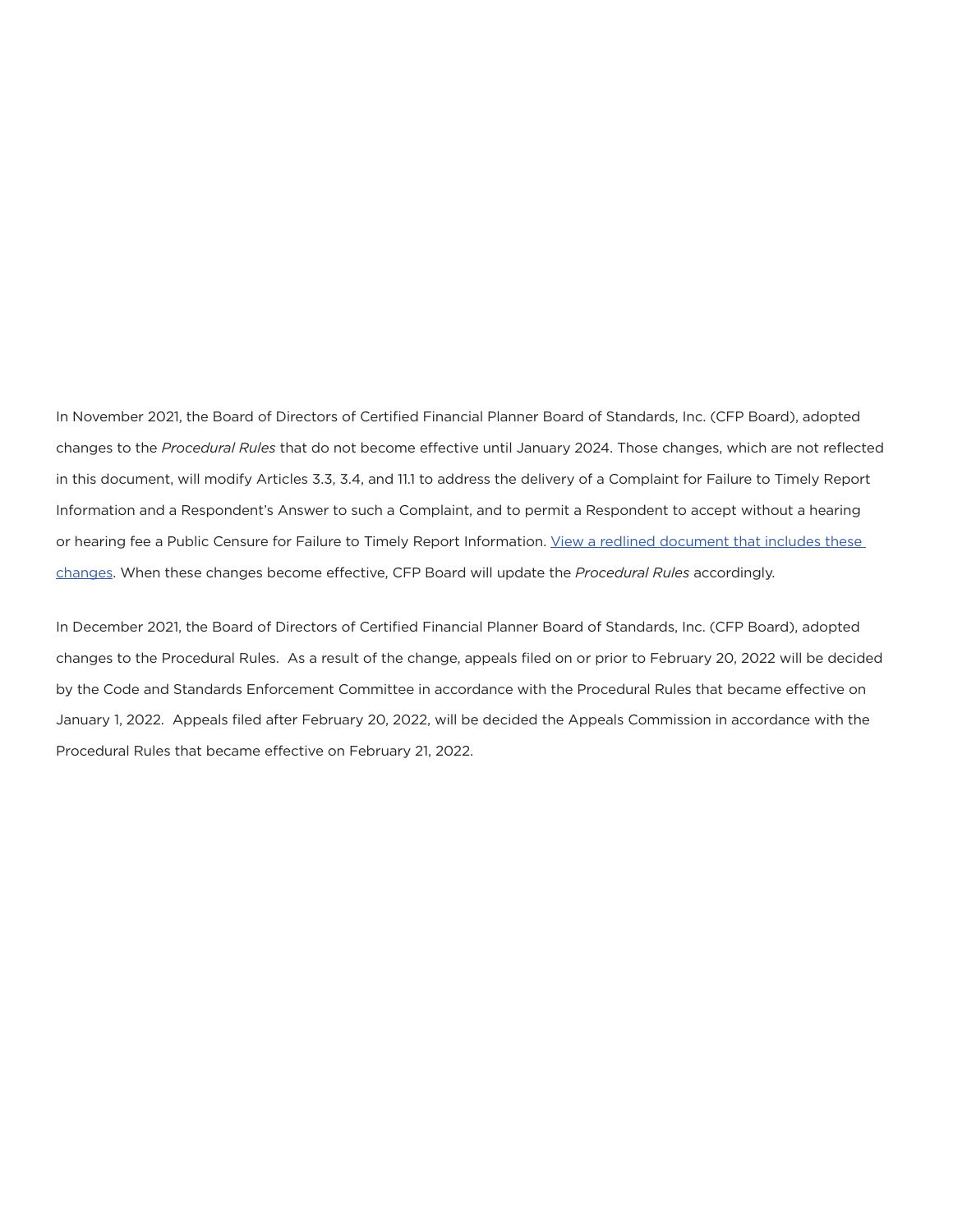# TABLE OF CONTENTS

| ARTICLE 7: NO CHALLENGES IN CFP BOARD PROCEEDING TO CRIMINAL CONVICTIONS.                       |  |
|-------------------------------------------------------------------------------------------------|--|
|                                                                                                 |  |
|                                                                                                 |  |
|                                                                                                 |  |
|                                                                                                 |  |
| 7.4 Appeal of or Challenge to Criminal Conviction, Professional Discipline, or Civil Finding 14 |  |
|                                                                                                 |  |
|                                                                                                 |  |
|                                                                                                 |  |
|                                                                                                 |  |
|                                                                                                 |  |
|                                                                                                 |  |
|                                                                                                 |  |
|                                                                                                 |  |
|                                                                                                 |  |
|                                                                                                 |  |
|                                                                                                 |  |
|                                                                                                 |  |
|                                                                                                 |  |
|                                                                                                 |  |
|                                                                                                 |  |
|                                                                                                 |  |
|                                                                                                 |  |
|                                                                                                 |  |
|                                                                                                 |  |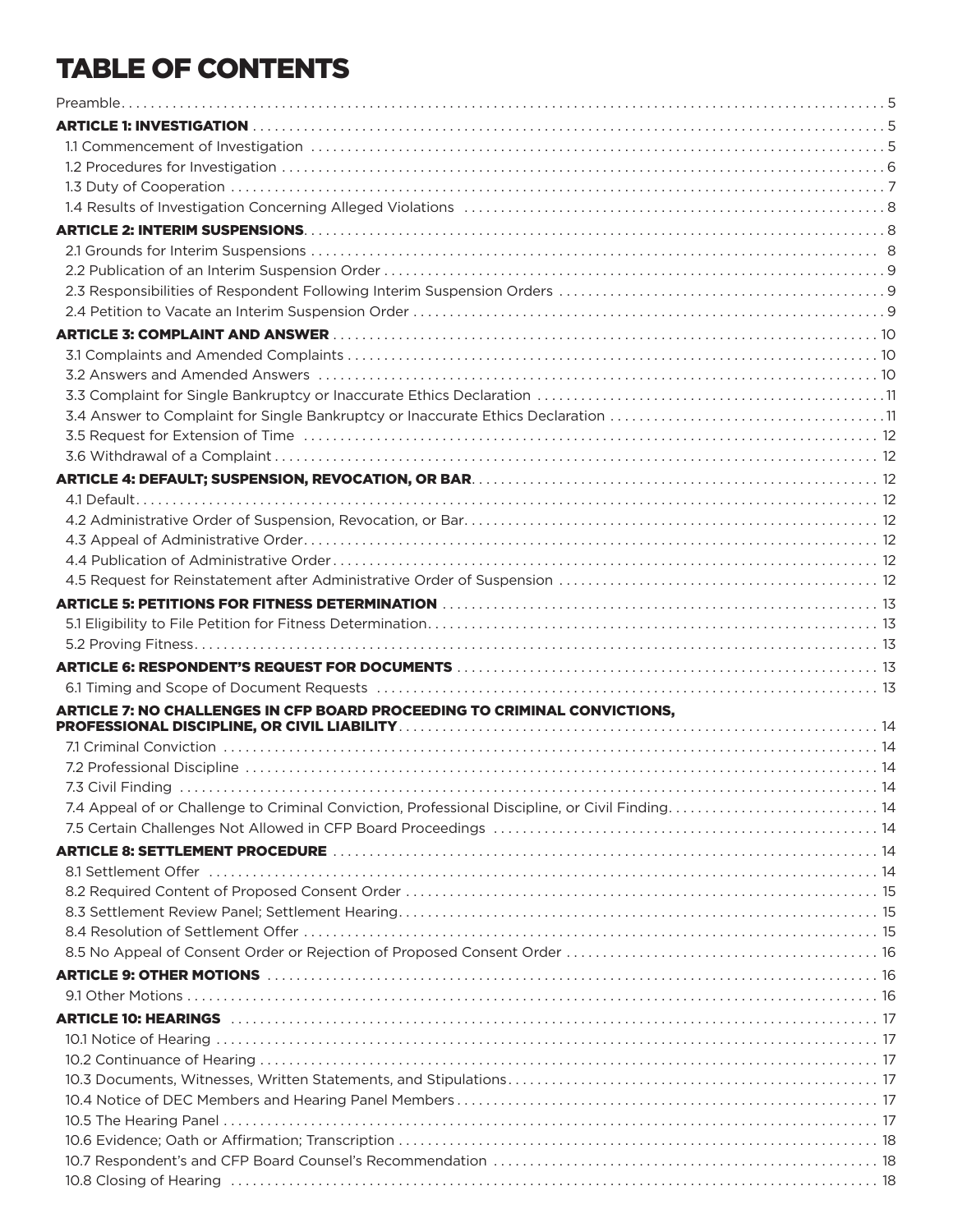| 12.4 Publication of Public Censure, Suspension, Temporary Bar, Revocation, and Permanent Bar  21                                                                                                                               |  |
|--------------------------------------------------------------------------------------------------------------------------------------------------------------------------------------------------------------------------------|--|
|                                                                                                                                                                                                                                |  |
| 13.1 Burden of Proof (and according to the control of the control of the control of the control of the control of the control of the control of the control of the control of the control of the control of the control of the |  |
|                                                                                                                                                                                                                                |  |
|                                                                                                                                                                                                                                |  |
|                                                                                                                                                                                                                                |  |
| ARTICLE 14: RESOLUTION OF PETITIONS FOR REINSTATEMENT FOLLOWING ORDER OF SUSPENSION                                                                                                                                            |  |
|                                                                                                                                                                                                                                |  |
|                                                                                                                                                                                                                                |  |
|                                                                                                                                                                                                                                |  |
|                                                                                                                                                                                                                                |  |
|                                                                                                                                                                                                                                |  |
|                                                                                                                                                                                                                                |  |
|                                                                                                                                                                                                                                |  |
|                                                                                                                                                                                                                                |  |
|                                                                                                                                                                                                                                |  |
|                                                                                                                                                                                                                                |  |
|                                                                                                                                                                                                                                |  |
|                                                                                                                                                                                                                                |  |
|                                                                                                                                                                                                                                |  |
|                                                                                                                                                                                                                                |  |
|                                                                                                                                                                                                                                |  |
|                                                                                                                                                                                                                                |  |
| ARTICLE 16: DELIVERING AND FILING DOCUMENTS, DETERMINING WHEN A DOCUMENT MUST BE DELIVERED,                                                                                                                                    |  |
|                                                                                                                                                                                                                                |  |
|                                                                                                                                                                                                                                |  |
|                                                                                                                                                                                                                                |  |
| 16.3 Orders Issued by the DEC and the Appeals Commission, and Notices and Orders Delivered by CFP Board Counsel  27                                                                                                            |  |
|                                                                                                                                                                                                                                |  |
|                                                                                                                                                                                                                                |  |
|                                                                                                                                                                                                                                |  |
|                                                                                                                                                                                                                                |  |
|                                                                                                                                                                                                                                |  |
|                                                                                                                                                                                                                                |  |
|                                                                                                                                                                                                                                |  |
|                                                                                                                                                                                                                                |  |
|                                                                                                                                                                                                                                |  |
|                                                                                                                                                                                                                                |  |
|                                                                                                                                                                                                                                |  |
|                                                                                                                                                                                                                                |  |
|                                                                                                                                                                                                                                |  |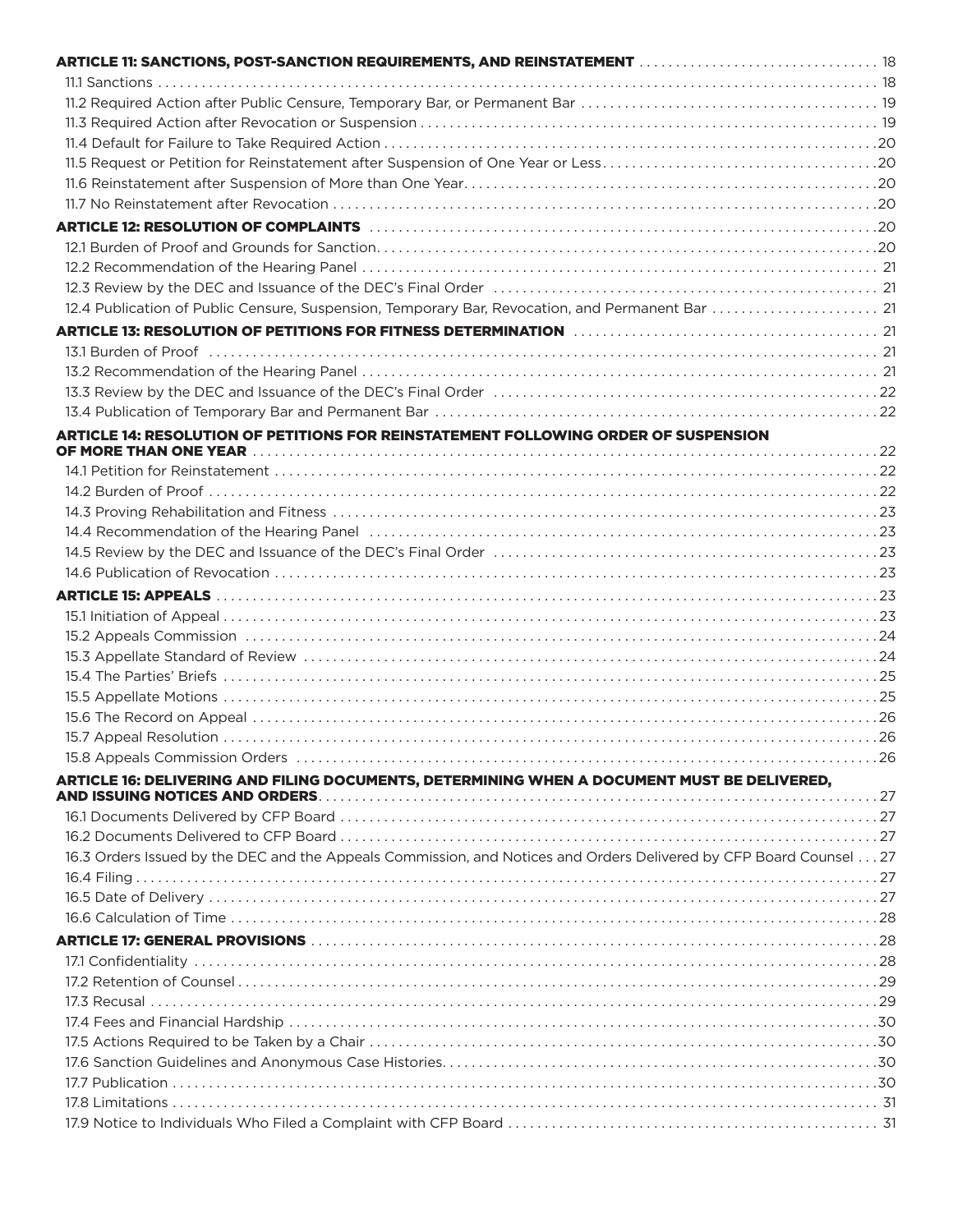# <span id="page-4-0"></span>PREAMBLE

CFP Board is a non-profit organization that has established high standards of competency and ethics for personal financial planners for the benefit of the public. CFP Board enforces its standards through a peerreview process set forth in these *Procedural Rules* that is credible to the public and fair to those whose conduct CFP Board is evaluating. The process includes written notice of the allegations and potential grounds for sanction, an opportunity to present documents, witnesses, and argument at a hearing, and a written order that sets forth the basis for the decision that may be appealed within CFP Board. The parties to a proceeding also have the right to be represented by counsel of their choice.

CFP Board applies these *Procedural Rules* to any person who has agreed to CFP Board's *Terms and Conditions of Certification and Trademark License or Pathway to CFP® Certification Agreement*. CFP Board refers to such an individual as "Respondent" or, in the event of an appeal, as either "Appellant" or "Appellee," depending on who initiates the appeal.

CFP Board Counsel (a term, as used in the *Procedural Rules*, that includes CFP Board staff operating at the direction of CFP Board Counsel) has the authority to investigate and file a Complaint against a Respondent for alleged violations of (a) the *Code of Ethics and Standards of Conduct* or, where applicable, its predecessors, including the *Standards of Professional Conduct ("Code and Standards")*, or (b) the *Pathway to CFP® Certification Agreement*. CFP Board's Disciplinary and Ethics Commission (the "DEC"), which is composed of CFP® professionals and members of the public, has the authority to issue a final order that finds facts, determines whether a violation has occurred and, where appropriate, imposes discipline in the form of a sanction. Such a sanction may include, but is not limited to, a private censure, a public censure, a suspension or revocation of a CFP® professional's Certification and License to use the CFP® marks, or a temporary or permanent bar on Respondent's ability to obtain CFP® certification. In the event there is a public sanction, CFP Board will publish the decision in a press release and on CFP Board's website.

In certain circumstances, a Respondent who is subject to an order of suspension may file a Petition for Reinstatement, and a Respondent who is required to demonstrate fitness for CFP® Certification may file a Petition for Fitness Determination. In those circumstances, CFP Board Counsel has the authority to investigate and the DEC has the authority to issue a final DEC order that resolves the Petition.

Except where these *Procedural Rules* otherwise specify, CFP Board Counsel or Respondent may appeal a final DEC order to CFP Board's Appeals Commission. The Appeals Commission is composed of CFP® professionals and members of the public and has the authority to issue CFP Board's final decision.

# ARTICLE 1: INVESTIGATION

# 1.1 COMMENCEMENT OF INVESTIGATION

CFP Board Counsel has the authority to investigate a Respondent. CFP Board Counsel may deliver to Respondent a written Notice of Investigation stating that Respondent is under investigation, identifying the general nature of the investigation, and providing Respondent the email address and mailing address to use for delivery and filing in accordance with Article 16. Respondent must deliver to CFP Board Counsel a document acknowledging receipt of the Notice of Investigation within 30 calendar days from delivery to Respondent of the Notice of Investigation. If Respondent fails to deliver a timely acknowledgement of receipt, CFP Board Counsel must re-deliver the Notice of Investigation via certified mail or overnight mail using the mailing address Respondent provided to CFP Board, or such other address that CFP Board reasonably believes to be Respondent's current mailing address. If Respondent fails to deliver to CFP Board a document acknowledging receipt of the Notice of Investigation within 30 calendar days of delivery of the second Notice of Investigation, Respondent is in default and CFP Board may take action in accordance with Article 4.1.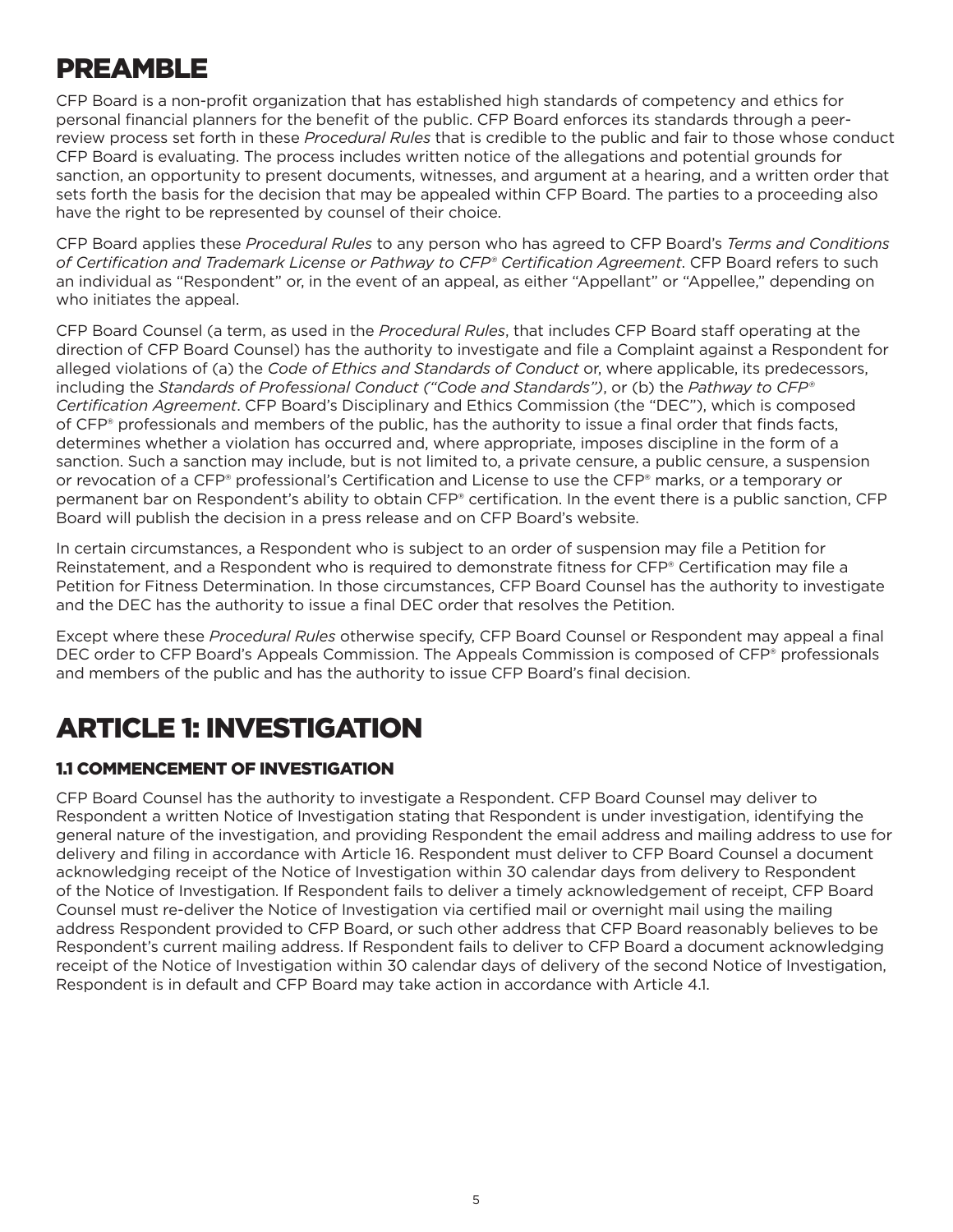#### <span id="page-5-0"></span>1.2 PROCEDURES FOR INVESTIGATION

- a. Requests for Documents and Information. CFP Board Counsel may deliver to Respondent requests relating to or arising out of the investigation that ask Respondent to produce documents ("Requests for Production"), provide answers to questions ("Requests for Information"), and/or either admit or deny the truth of matters asserted by CFP Board ("Requests for Admission"). CFP Board Counsel may include Requests for Production, Requests for Information, and Requests for Admission in the Notice of Investigation or send them later.
- b. Response to Requests for Production and Requests for Information. Unless the request specifies a different timeframe, Respondent must deliver responsive documents or information within 30 calendar days from delivery of an initial Request for Production or initial Request for Information, and within 14 calendar days from delivery of any subsequent Request for Production or subsequent Request for Information. If CFP Board receives no response or an incomplete response, CFP Board Counsel may deliver a Notice of Failure to Cooperate in accordance with Article 1.3.

#### c. Response to Requests for Admission.

- 1. Unless the request specifies a longer timeframe, Respondent must deliver a response to an initial Request for Admission within 30 calendar days, and within 14 calendar days from delivery of a subsequent Request for Admission.
- 2. For each Request for Admission, Respondent must:
	- a) Admit, deny, or declare a lack of knowledge sufficient to admit or deny the substance of the Request for Admission;
	- b) Provide the factual basis for any denial, and
	- c) State, for any declaration based on lack of knowledge sufficient to admit or deny the substance of a Request for Admission, that Respondent has made a reasonable inquiry and that the information Respondent knows or can readily obtain is insufficient to enable Respondent to admit or deny.
- 3. If Respondent fails to provide the required information in response to a Request for Admission, CFP Board may deliver a Notice of Failure to Cooperate in accordance with Article 1.3.
- d. **Questions by Oral Examination.** CFP Board Counsel may question by oral examination Respondent or third parties with respect to any matter relating to or arising out of the Notice of Investigation or investigation. The examination will be under oath or affirmation.
	- 1. Notice, Location, and Method. At least 14 calendar days in advance of the oral examination, CFP Board Counsel must deliver to Respondent and any third-party examinee a notice identifying the date, time, and location of the examination. CFP Board Counsel may conduct the examination in person, telephonically, or by video conference. All oral examinations must be completed at least 30 calendar days prior to the hearing.
	- 2. **Attendance.** Unless CFP Board Counsel otherwise authorizes, attendance at the examination is limited to CFP Board staff and representatives, the examinee, the examinee's counsel, Respondent, Respondent's counsel, and the video and/or stenographic reporter. Respondent, Respondent's counsel, witnesses, and experts may appear in person or by telephone or video at any in person oral examination, and by video or telephone at any video oral examination. CFP Board Counsel may conduct the examination if Respondent or Respondent's counsel fails to appear at the date, time, and location specified in the Notice.
	- 3. **Order of Questioning.** After CFP Board Counsel questions the examinee, Respondent or Respondent's counsel may question the examinee. CFP Board Counsel then may ask the examinee additional questions. Counsel for an examinee other than Respondent then may question the examinee. CFP Board Counsel then may ask the examinee additional questions.
	- 4. Federal or State Evidentiary or Procedural Rules. The examination is not a deposition and is not required to follow federal or state evidentiary or procedural rules.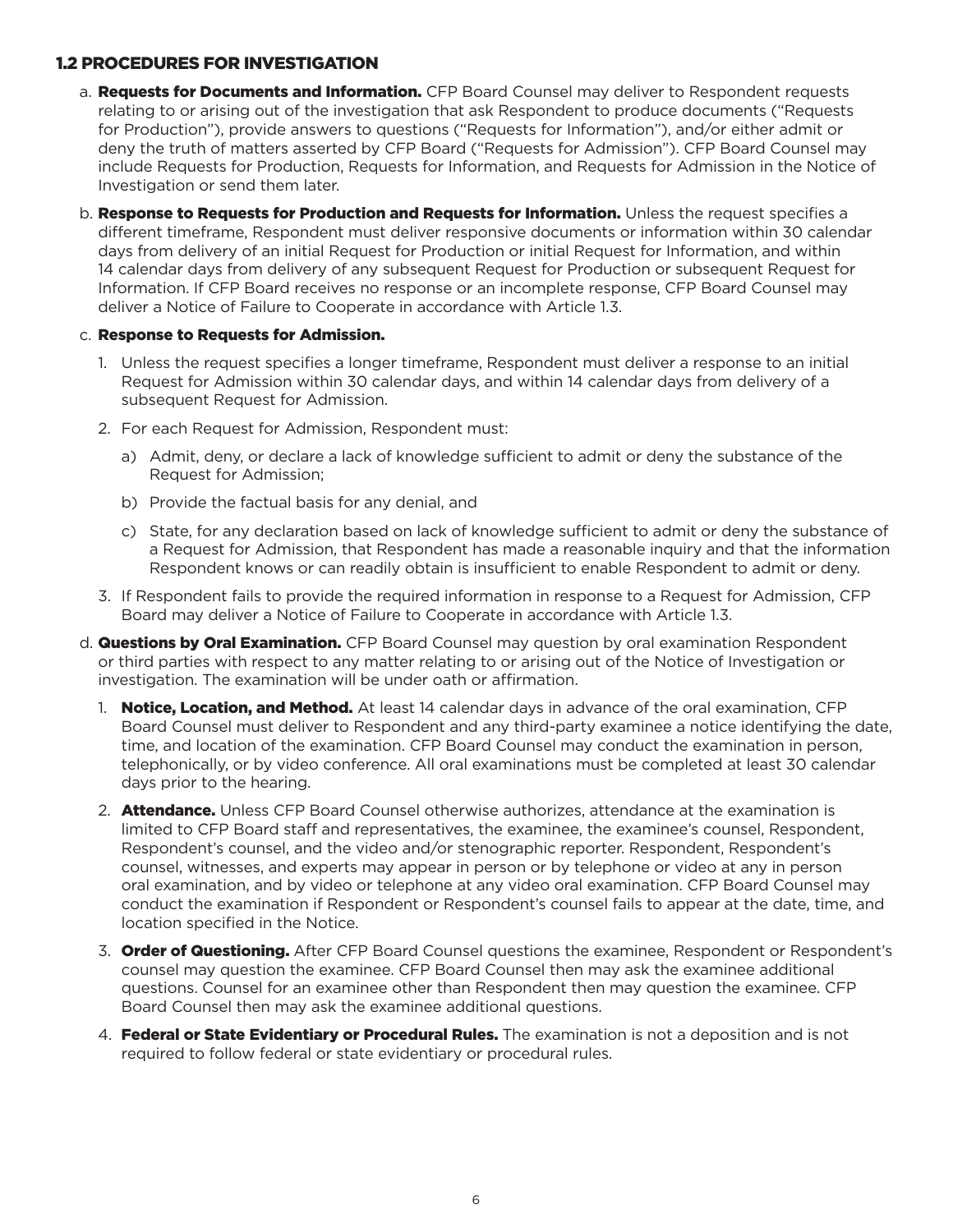- <span id="page-6-0"></span>5. **Availability of Transcript and Video.** CFP Board must obtain a written transcript and video recording (if applicable) of the examination. Upon request to CFP Board Counsel in accordance with Article 17.1, an examinee may receive a copy of the transcript of the examinee's testimony and any exhibits that the examinee produced in the proceeding conducted pursuant to these *Procedural Rules*. A Respondent may request a copy of the transcript, video, and exhibits in accordance with Article 6.1.
- 6. **Use of Transcript and Video.** The transcript and video of the examination, if relevant, will be admissible at a hearing.

# 1.3 DUTY OF COOPERATION

- a. Both a Respondent and a CFP® professional who is not a Respondent (in either case, a "Request Recipient") have a Duty of Cooperation under the *Terms and Conditions of Certification and Trademark License, the Pathway to CFP® Certification Agreement*, the *Code and Standards*, and the *Procedural Rules*. The Duty of Cooperation includes, but is not limited to:
	- 1. Timely providing all documents requested in a Request for Production that are in Request Recipient's possession, custody, or control that are not privileged and that do not constitute attorney or expert work product (an expert is a person retained by a party who is qualified to offer an opinion by knowledge, skill, experience, training, or education);
	- 2. Timely providing truthful and complete information requested in a Request for Information that is in Request Recipient's knowledge, that Request Recipient can learn after making a reasonable inquiry, or that is within the knowledge of persons or entities that Request Recipient controls;
	- 3. Timely, truthfully, and completely admitting, denying, or declaring a lack of knowledge sufficient to admit or deny as to all Requests for Admission, providing the factual basis for any denial, stating for any declaration of a lack of knowledge that Request Recipient has made a reasonable inquiry and that the information Request Recipient knows or can readily obtain is insufficient to enable Request Recipient to admit or deny, and providing the factual basis for any declaration of a lack of knowledge;
	- 4. Appearing for Questions by Oral Examination upon the request of CFP Board Counsel, and providing truthful and complete responses to questions raised during the examination;
	- 5. Using reasonable efforts to procure documents, information, and witness appearances from third parties as requested, including:
		- a) Executing documents that authorize and request third parties to provide information or documents to CFP Board;
		- b) Using reasonable efforts to require others to execute documents that authorize and request third parties to provide information or documents to CFP Board; and
		- c) Executing documents and requiring third parties to execute documents that release third parties from any potential liability for providing to CFP Board the information and/or documents that CFP Board Counsel has requested.
- b. A Request Recipient has a duty to supplement documents and information provided to CFP Board pursuant to this Article, in a timely manner, if the Request Recipient learns that the disclosure or response is incomplete or incorrect in some material respect.
- c. Notwithstanding any expiration, relinquishment, revocation, or termination of Request Recipient's Certification and License, Request Recipient will continue to be subject to sanction in accordance with the Terms and Conditions of Certification and License and will continue to be bound by the Duty of Cooperation.
- d. If CFP Board Counsel contends that a Request Recipient failed to satisfy the Duty of Cooperation, then CFP Board Counsel may deliver a Notice of Failure to Cooperate that identifies the failure to cooperate and provides Request Recipient 14 calendar days to cure the failure.
- e. The DEC will determine whether a Request Recipient failed to comply with the Duty of Cooperation. A Request Recipient's failure to comply with the Duty of Cooperation constitutes a ground for sanction. A Request Recipient's failure to comply with the Duty of Cooperation may also give rise to an adverse inference that presumes Request Recipient would have provided the requested documents or information if they were not unfavorable to the Request Recipient.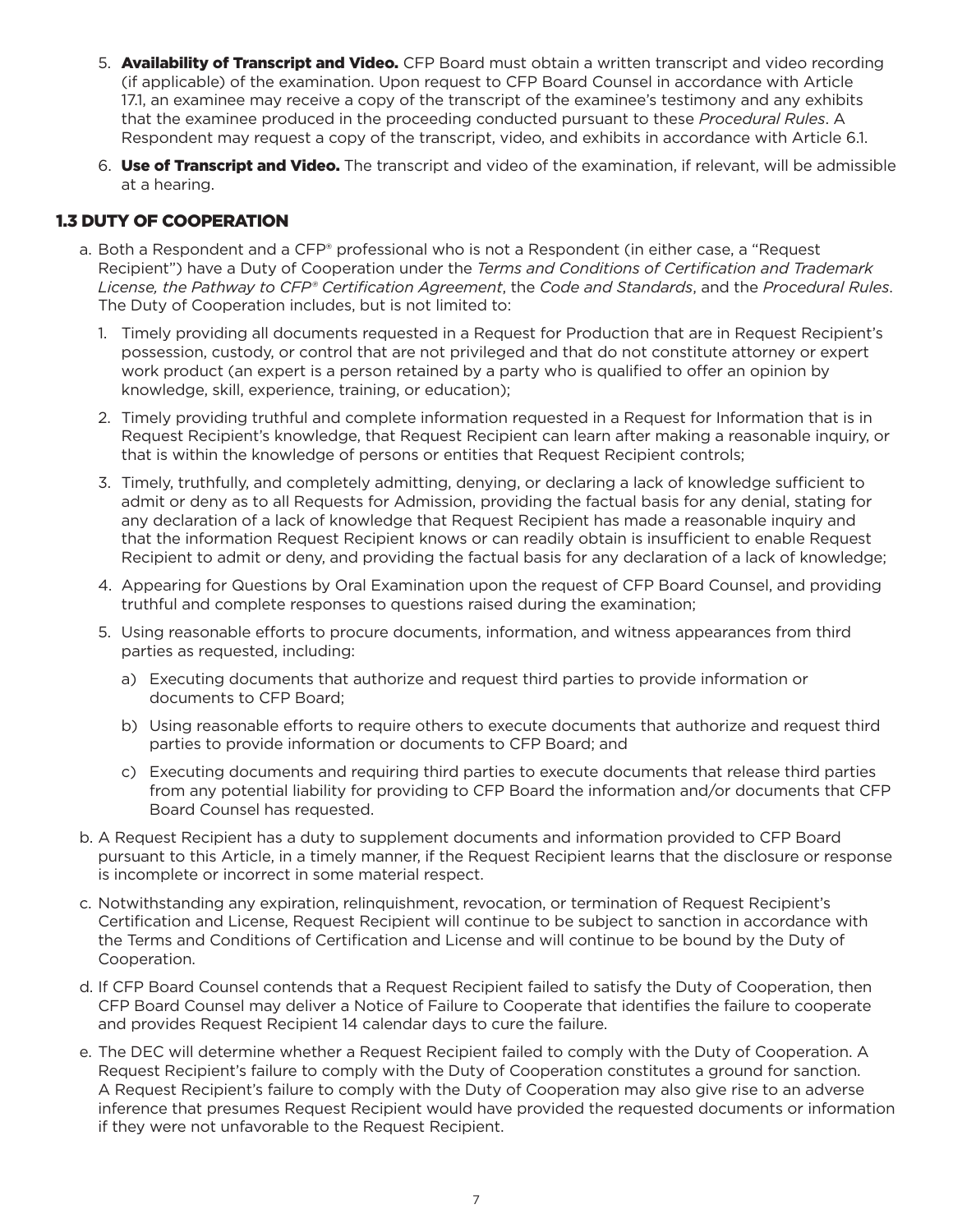# <span id="page-7-0"></span>1.4 RESULTS OF INVESTIGATION CONCERNING ALLEGED VIOLATIONS

After delivering a Notice of Investigation and investigating alleged violations of the *Code and Standards* or *Pathway to CFP® Certification Agreement*, CFP Board Counsel must determine whether there is probable cause to believe grounds for sanction exist.

- a. If CFP Board Counsel finds no probable cause to believe that Respondent violated the *Code and Standards* or the *Pathway to CFP® Certification Agreement*, then CFP Board Counsel must dismiss the investigation as not warranting further action at this time, while reserving the right to reopen the investigation in the future.
- b. If CFP Board Counsel finds probable cause to believe that Respondent violated the *Code and Standards* or the *Pathway to CFP® Certification Agreement*, then CFP Board Counsel must take one or more of the following actions:
	- 1. Letter of Dismissal: Dismiss the investigation with a Letter of Dismissal indicating that CFP Board Counsel has determined, based upon the available evidence, that Respondent may have violated the *Code and Standards* or the *Pathway to CFP® Certification Agreement*, but that Respondent's conduct does not warrant referral to the DEC for a sanction. Respondent may submit a letter responding to the Letter of Dismissal that will become part of Respondent's record with CFP Board, and will be available for the DEC's consideration in the future.
	- 2. **Settlement Offer:** Present a Settlement Offer to the DEC in accordance with Article 8.
	- 3. **Complaint:** Deliver a Complaint against Respondent in accordance with Article 3.

# ARTICLE 2: INTERIM SUSPENSIONS

An interim suspension is a suspension of a CFP® professional's Certification and Trademark License during the pendency of proceedings. An Order of Interim Suspension is a temporary sanction and does not preclude CFP Board from imposing a final sanction.

# 2.1 GROUNDS FOR INTERIM SUSPENSIONS

#### a. Discretionary Interim Suspension

- 1. CFP Board Counsel may deliver a Motion for Interim Suspension Order to Respondent, together with a proposed Order granting the Motion for Interim Suspension Order. The Motion for Interim Suspension Order must identify the current members of the DEC, request a hearing date, and request expedited pre-hearing deadlines. Respondent must file a response to the Motion for Interim Suspension within 14 calendar days of delivery of the Motion for Interim Suspension, or at such other time as the Chair of the DEC directs. CFP Board Counsel may file a reply to Respondent's response within 7 calendar days of delivery of the response, or at such other time as the Chair of the DEC directs.
- 2. A Hearing Panel will consider the Motion for Interim Suspension Order. The Chair of the DEC must determine whether to hold a hearing on the Motion for Interim Suspension. The Hearing Panel may hold a hearing in person, by telephone, or by video conference. If the Chair of the DEC decides to hold a hearing, then the Chair of the DEC must issue to Respondent and CFP Board Counsel a Notice of Hearing that provides the date, place, and time of the hearing. Respondent, Respondent's counsel, witnesses, and experts may appear in person or by telephone or video at any in person hearing, and by video or telephone at any video hearing. The Notice of Hearing also must set deadlines for filing the documents that the parties intend to introduce at the hearing, identifying witnesses, and submitting agreed-upon written stipulations of fact that will be binding on the parties to the stipulation. The Hearing Panel may proceed with the hearing if either Respondent or CFP Board Counsel fails to appear at the date, time, and place established for the hearing.
- 3. The Hearing Panel must grant the Motion and issue an Interim Suspension Order to Respondent and CFP Board Counsel if the Hearing Panel determines that CFP Board Counsel has demonstrated by a preponderance of the evidence that Respondent's conduct poses a significant threat to the public or significantly impinges upon the reputation of the profession or the CFP® certification marks. A preponderance of the evidence is a standard of review that means "more probable than not," i.e., evidence which shows that, as a whole, the matter sought to be proved is more probable than not to have occurred.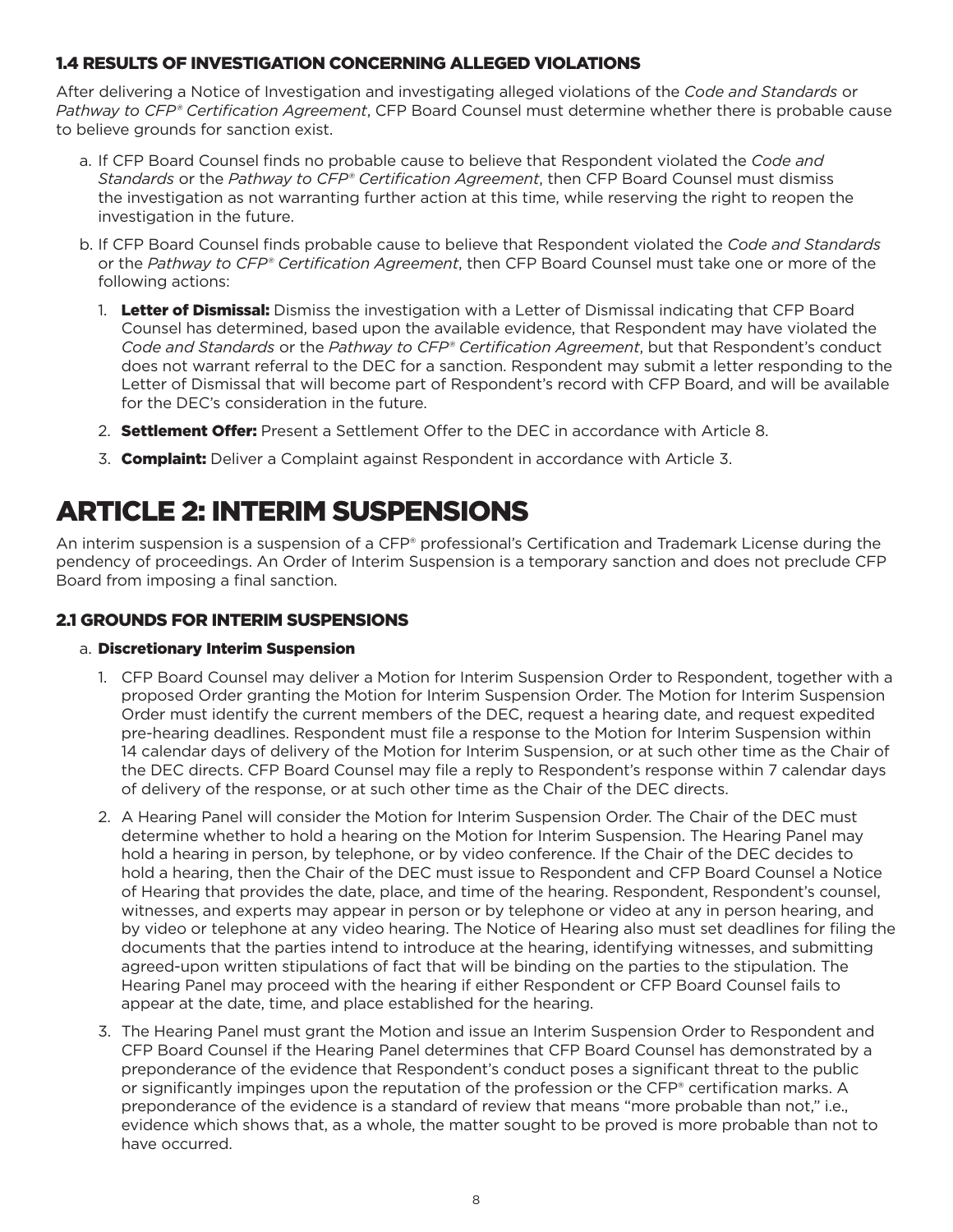- <span id="page-8-0"></span>b. **Automatic Interim Suspension:** CFP Board Counsel, without action by a Hearing Panel or the DEC, may deliver an Interim Suspension Order if Respondent:
	- 1. Is the subject of a misdemeanor Criminal Conviction, or a felony Criminal Conviction, as defined in Article 7.1, for fraud, theft, misrepresentation, violence, or a crime of moral turpitude;
	- 2. Is the subject of a Civil Finding, as defined in Article 7.3, that Respondent engaged in fraud, theft, misrepresentation, violence, or an act of moral turpitude;
	- 3. Is the subject of Professional Discipline, as defined in Article 7.2, that resulted in a revocation, bar, or equivalent sanction;
	- 4. Voluntarily terminates or surrenders a financial professional license or registration while Respondent is the subject of a Regulatory Investigation; or
	- 5. Consents to the entry of an Interim Suspension Order.
- c. Delivery of Interim Suspension Order: The DEC must issue the discretionary Interim Suspension Order to Respondent. CFP Board Counsel must deliver the automatic Interim Suspension Order to Respondent.
- d. Term of Interim Suspension Order: An Interim Suspension Order will remain in place until the DEC or, if an appeal is filed, the Appeals Commission issues a final order.
- e. No Appeals of Interim Suspensions: An Interim Suspension Order and an Order deciding a Petition to Vacate an Interim Suspension Order are not subject to appeal under Article 15.

# 2.2 PUBLICATION OF AN INTERIM SUSPENSION ORDER

CFP Board publishes an Interim Suspension Order in accordance with Article 17.7.

#### 2.3 RESPONSIBILITIES OF RESPONDENT FOLLOWING INTERIM SUSPENSION ORDERS

A Respondent subject to an Interim Suspension Order must not use the CFP® certification marks or state or suggest that Respondent is a CFP® professional while the Interim Suspension Order is in effect. Within 45 calendar days of delivery of an Interim Suspension Order that is not subject to a Petition to Vacate, Respondent must deliver to CFP Board Counsel evidence of compliance with the Interim Suspension Order. Such evidence must include Respondent's statement of assurance that Respondent will comply with the Interim Suspension Order and proof that Respondent has removed the CFP® certification marks from all internet sites and all tangible materials that Respondent exposes to the public. Respondent must submit screenshots of websites, including of Respondent's businesses, social media, and third party financial advisor listing website profiles Respondent controls, pictures of signage, and, when applicable, copies of Respondent's new interim business cards, letterhead, marketing and promotional materials, as well as pictures of any other materials Respondent controls in which the CFP® certification marks previously appeared publicly in reference to Respondent or Respondent's services. If Respondent fails to comply with or deliver proof of compliance with the Interim Suspension Order, CFP Board may declare Respondent in default under Article 4.1.

# 2.4 PETITION TO VACATE AN INTERIM SUSPENSION ORDER

- a. CFP Board Counsel may deliver an order vacating an Interim Suspension Order if the Criminal Conviction, Civil Liability, or Professional Discipline has been vacated or reversed, the financial professional license or registration that was voluntarily terminated or suspended while the Respondent was the subject of a Regulatory Investigation has been reinstated, or Respondent has provided sufficient evidence indicating that Respondent was not the subject of the Criminal Conviction, Civil Liability, or Professional Discipline.
- b. A Respondent may file a Petition to Vacate an Interim Suspension Order. The Chair of the DEC must determine whether to hold a hearing on the Petition to Vacate, which may occur in person, by telephone, or by video conference. If the Chair of the DEC decides to hold a hearing, then the Chair of the DEC must issue to Respondent and CFP Board Counsel a Notice of Hearing that provides the date, place, and time of the hearing. The Notice of Hearing also must set deadlines for filing the documents that the parties intend to introduce at the hearing, identifying witnesses, and submitting agreed-upon written stipulations of fact that will be binding on the parties to the stipulation. Respondent, Respondent's counsel, witnesses, and experts may appear in person or by telephone or video at any in person hearing, and by video or telephone at any video hearing. The Hearing Panel may proceed with the hearing if either Respondent or CFP Board Counsel fails to appear at the date, time, and place established for the hearing.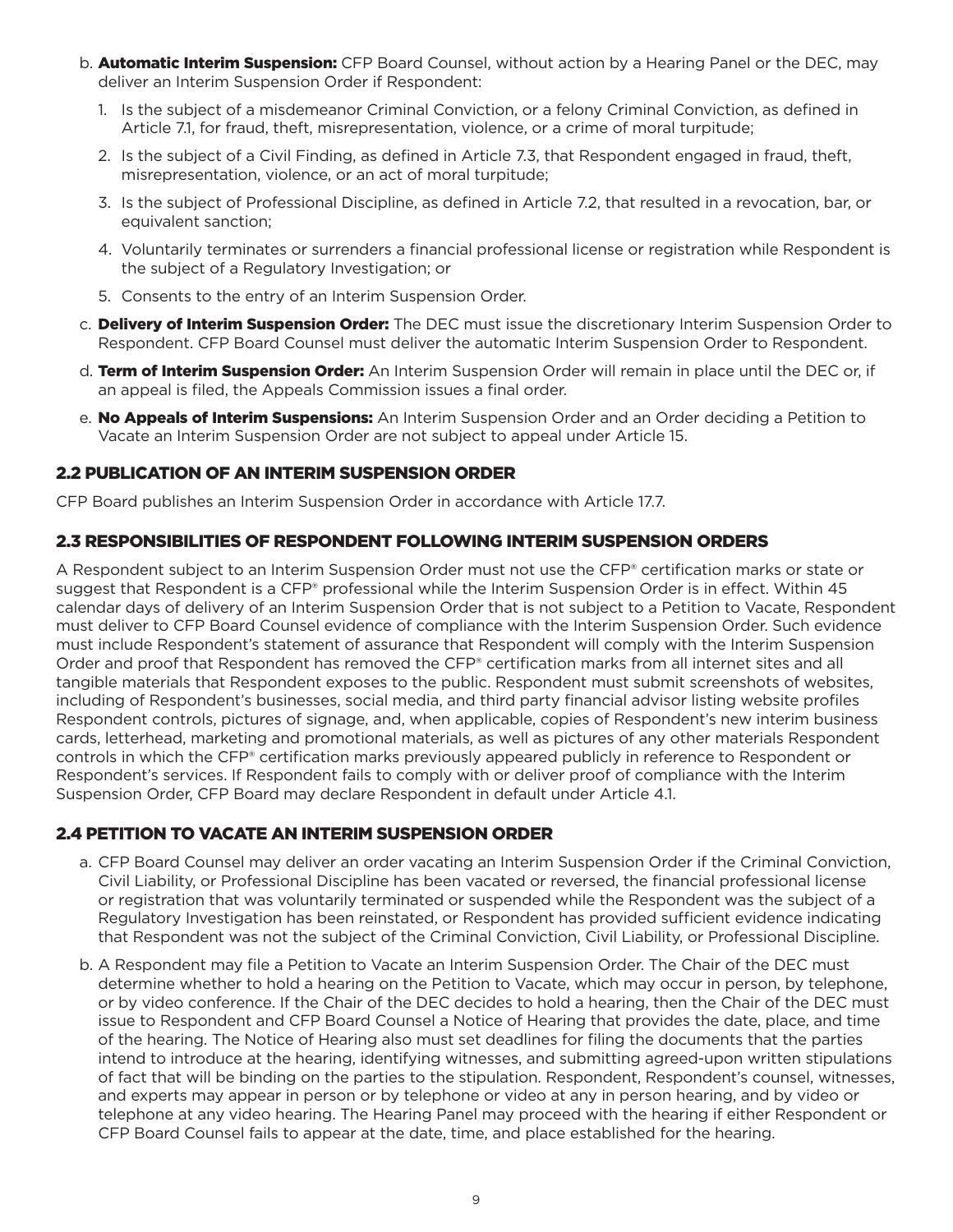- <span id="page-9-0"></span>c. A Hearing Panel may issue an order vacating an Interim Suspension Order if:
	- 1. Respondent files a Petition to Vacate and proves by a preponderance of the evidence (a standard of review that means "more probable than not," i.e., evidence which shows that, as a whole, the matter sought to be proved is more probable than not to have occurred) that Respondent was not the subject of the Criminal Conviction, Civil Liability, or Professional Discipline, the Criminal Conviction, Civil Liability, or Professional Discipline has been reversed, or the financial professional license or registration that was voluntarily terminated or suspended in response to a Regulatory Investigation has been reinstated; and
	- 2. CFP Board does not establish by a preponderance of the evidence that Respondent has engaged in conduct that poses a significant threat to the public or significantly impinges upon the reputation of the profession or the CFP® certification marks.
- d. If CFP Board Counsel delivers or a Hearing Panel issues an order vacating an Interim Suspension Order, CFP Board must not reflect the Interim Suspension Order in CFP Board's public verification of Respondent's CFP® certification and background. In addition, CFP Board Counsel will deliver the order to Respondent and notify Respondent of the opportunity to file a written request for CFP Board to:
	- 1. Remove the publication of the Interim Suspension Order from CFP Board's website, and/or
	- 2. Publish in a press release and on CFP Board's website the fact that CFP Board vacated the Interim Suspension Order and some or all of the facts that are relevant to the order vacating the Interim Suspension Order.
- e. If CFP Board Counsel delivers or a Hearing Panel issues an order vacating an Interim Suspension Order, then upon the written request of Respondent, CFP Board must remove the publication and/or publish the press release.
- f. CFP Board Counsel retains the authority to deliver to Respondent a Complaint based upon the same or other factual allegations.

# ARTICLE 3: COMPLAINT AND ANSWER

#### 3.1 COMPLAINTS AND AMENDED COMPLAINTS

- a. If CFP Board Counsel determines there is probable cause to believe grounds for sanction exist, then CFP Board Counsel may deliver a Complaint to Respondent. CFP Board Counsel may amend the Complaint at any time; provided, however, that the DEC may continue or keep open a hearing to allow Respondent additional time to prepare a defense. A Complaint must include:
	- 1. Numbered paragraphs setting forth the grounds for sanction, including a detailed factual description of the conduct and a specific statement of the alleged violations.
	- 2. A range of likely hearing dates. (The Notice of Hearing, provided in accordance with Article 10.1, will set a final hearing date.)
- b. CFP Board Counsel may deliver a consolidated Complaint, or consolidate separate Complaints, against two or more Respondents that involve related facts. The Chair of the DEC, or if a Hearing Panel has been assembled, then the Chair of the Hearing Panel, may issue an Order severing a consolidated action at any time, for good cause shown.

# 3.2 ANSWERS AND AMENDED ANSWERS

Respondent must deliver to CFP Board Counsel a written Answer within 30 calendar days of delivery of the Complaint, unless CFP Board Counsel delivers an Amended Complaint before the Answer is due. Respondent must deliver a written Answer to an Amended Complaint no later than the later of 14 calendar days of delivery of the Amended Complaint or the date an Answer to the original Complaint was due. An Answer must include:

a. A detailed response to each numbered paragraph of the Complaint that either admits or denies each statement or allegation, or states that Respondent is unable to admit or deny due to lack of knowledge. If Respondent fails to respond to a specific statement or allegation contained in any numbered paragraph, the DEC may deem the statement or allegation admitted.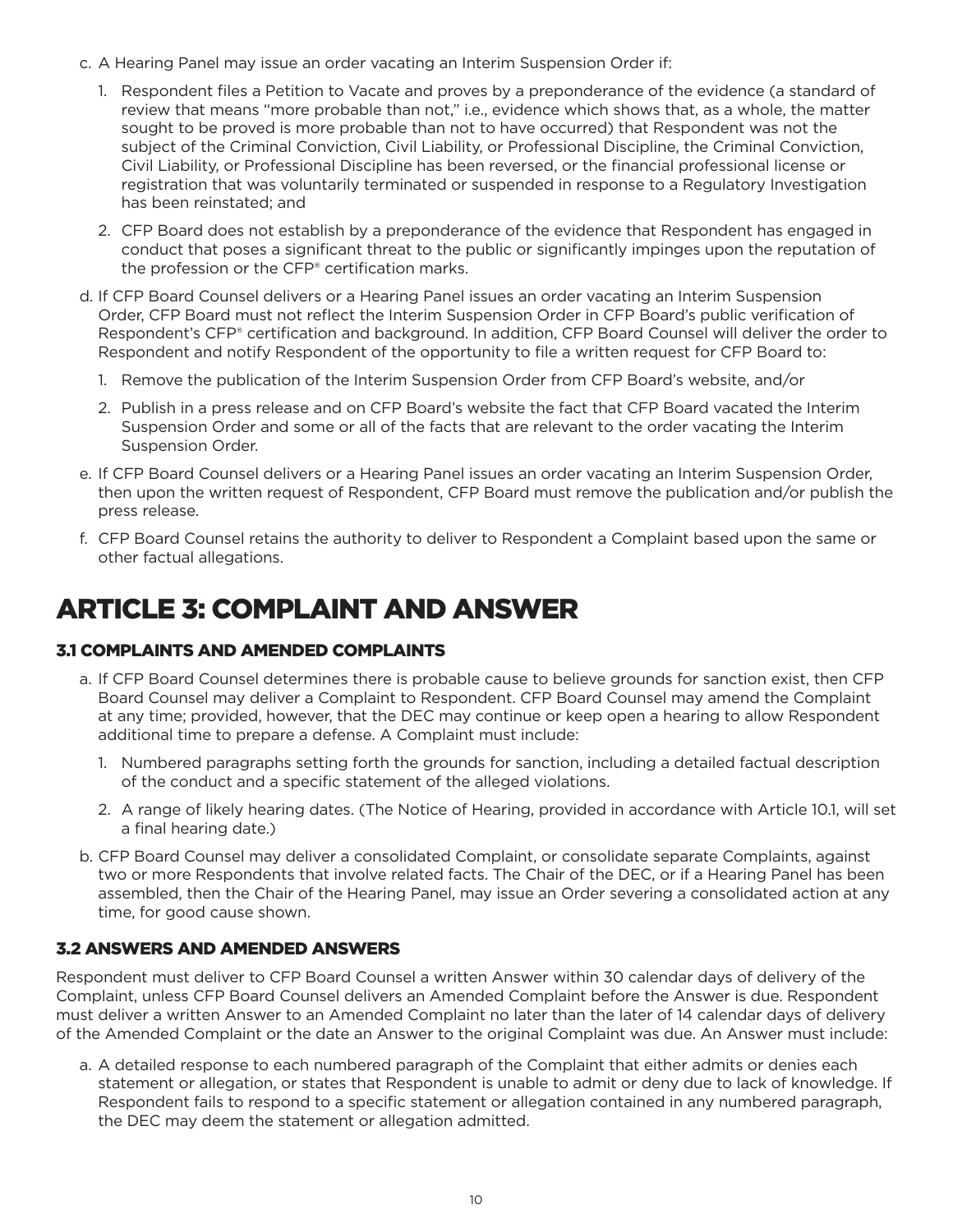- <span id="page-10-0"></span>b. A statement containing any defenses, factual explanations, or mitigating circumstances that respond to the allegations.
- c. A statement indicating whether Respondent requests a hearing or for the matter to be resolved on the written record. If Respondent requests a hearing, Respondent must state whether Respondent intends to appear in person, by telephone, or by video conference if CFP Board makes video conference available.

# 3.3 COMPLAINT FOR SINGLE BANKRUPTCY OR INACCURATE ETHICS DECLARATION

CFP Board Counsel must deliver to Respondent a Complaint for Single Bankruptcy or Inaccurate Ethics Declaration, with or without delivering a Notice of Investigation, if:

- a. In the case of a Complaint for Single Bankruptcy, CFP Board Counsel has probable cause to believe that Respondent or an entity over which Respondent was a Control Person (as defined in the *Code and Standards*) has filed for or been the subject of a personal bankruptcy or business bankruptcy (each a "Bankruptcy Matter") and Respondent has no other Bankruptcy Matter;
- b. In the case of a Complaint for Inaccurate Ethics Declaration, CFP Board Counsel has probable cause to believe that Respondent inaccurately completed the Ethics Declaration, and Respondent has had no other inaccurate Ethics Declaration or failure to report; and
- c. In the case of a Complaint for Single Bankruptcy or Inaccurate Ethics Declaration, there is no probable cause to believe that other grounds for sanction exist.

#### 3.4 ANSWER TO COMPLAINT FOR SINGLE BANKRUPTCY OR INACCURATE ETHICS DECLARATION

- a. Within 30 calendar days of delivery of the Complaint for Single Bankruptcy, Respondent must deliver to CFP Board Counsel, using a form that CFP Board provides, an Answer that admits or denies the existence of the Bankruptcy Matter, admits or denies that the Bankruptcy Matter demonstrates an inability to manage responsibly the Respondent's or the business's financial affairs, and states whether Respondent has any other Bankruptcy Matter.
- b. If Respondent has another Bankruptcy Matter, Respondent must provide the name of the debtor, the date of the first filing in the Bankruptcy Matter, the court in which the Bankruptcy Matter is or was pending, the case number of the Bankruptcy Matter, and a copy of any petition filed in the Bankruptcy Matter. In this circumstance:
	- 1. CFP Board Counsel must deliver an Amended Complaint to Respondent; and
	- 2. Respondent must deliver to CFP Board Counsel, within 30 calendar days of delivery of the Amended Complaint, a written Answer to the Amended Complaint that satisfies the requirements of Article 3.2.
- c. Within 30 calendar days of delivery of the Complaint for Inaccurate Ethics Declaration, Respondent must deliver to CFP Board Counsel, using a form that CFP Board provides, an Answer that admits or denies that Respondent submitted an inaccurate Ethics Declaration. Where the Answer admits an inaccurate Ethics Declaration, the Answer must state whether Respondent contends that Respondent is able to demonstrate a mitigating factor as set forth in the *Sanction Guidelines*.
- d. If Respondent (i) has no other Bankruptcy Matter and admits that the Bankruptcy Matter demonstrates an inability to manage responsibly the Respondent's or the business's financial affairs, or (ii) admits the inaccurate Ethics Declaration and that Respondent is unable to demonstrate a mitigating factor as set forth in the *Sanction Guidelines*, then Respondent may accept an Order of Public Censure, in which case CFP Board Counsel will deliver to Respondent an Order of Public Censure, the DEC will not hold a hearing, and CFP Board will not charge Respondent the hearing fee. CFP Board publishes an Order of Public Censure in accordance with Article 17.7.
- e. If Respondent (i) has no other Bankruptcy Matter and denies that the Bankruptcy Matter demonstrates an inability to manage responsibly the Respondent's or the business's financial affairs, or (ii) denies the inaccurate Ethics Declaration or contends that Respondent may demonstrate a mitigating factor as set forth in the *Sanction Guidelines*, then Respondent must provide the factual basis for Respondent's denial in the Answer. In this circumstance, the Complaint will proceed to a hearing as set forth in Article 10, CFP Board will charge Respondent the hearing fee, and CFP Board Counsel may file a written statement, no later than 30 calendar days prior to the Hearing, setting forth CFP Board's position concerning Respondent's denial.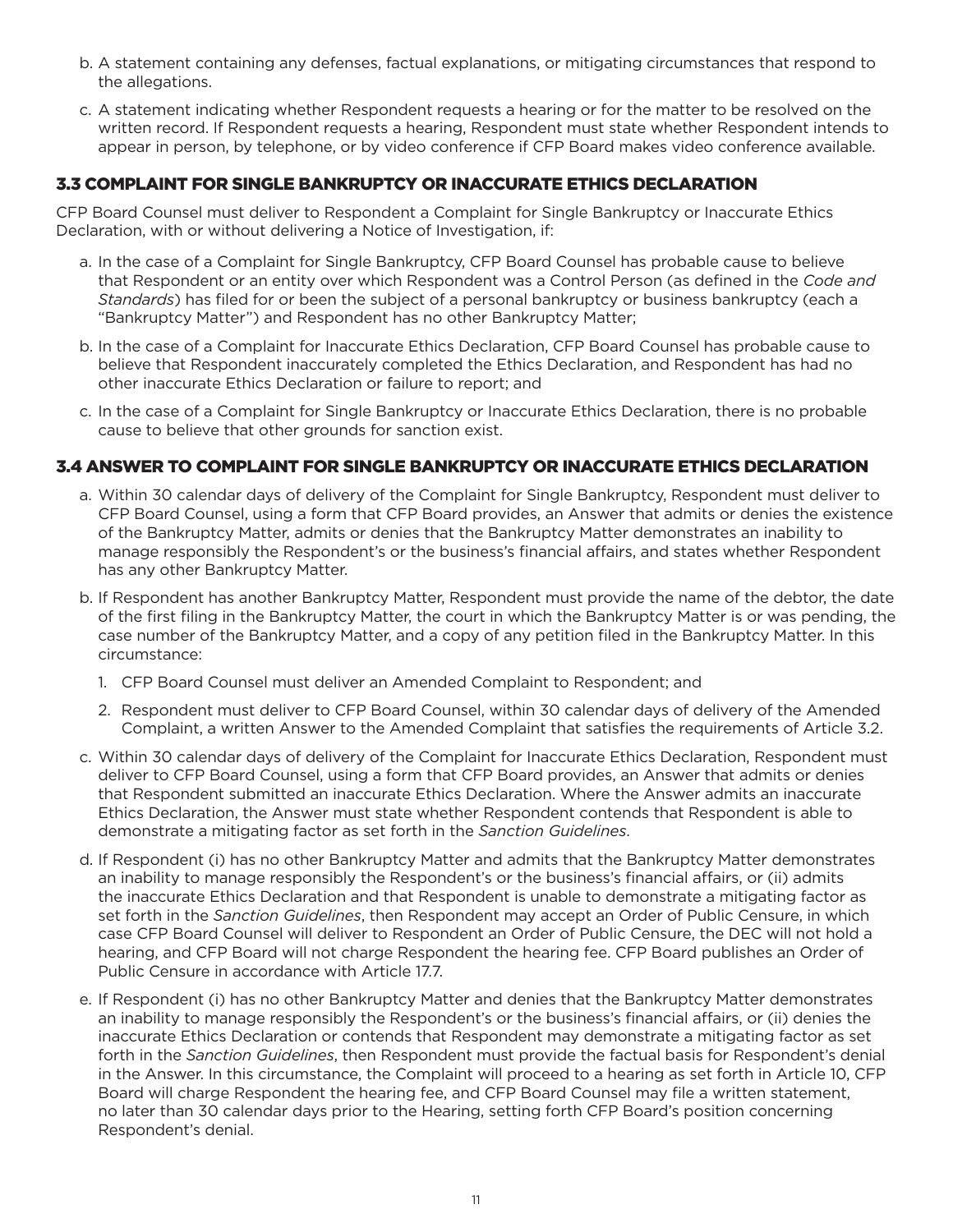# <span id="page-11-0"></span>3.5 REQUEST FOR EXTENSION OF TIME

Prior to the deadline for delivering an Answer or Amended Answer (each an "Answer"), Respondent may request an extension of time to file the Answer. CFP Board Counsel may grant the request, for good cause shown. If CFP Board Counsel denies the request, Respondent may file a Motion for Extension of Time to File an Answer. The Chair of the DEC must issue an order resolving the Motion for Extension of Time to File an Answer.

## 3.6 WITHDRAWAL OF A COMPLAINT

CFP Board Counsel may withdraw a Complaint by delivering to Respondent a Notice of Withdrawal. CFP Board Counsel may refile a Complaint that has been withdrawn but may not refile a Complaint based on or including the same allegations raised in a Complaint that CFP Board Counsel withdrew on two prior occasions.

# ARTICLE 4: DEFAULT; SUSPENSION, REVOCATION, OR BAR

# 4.1 DEFAULT

Respondent is in default if Respondent fails to:

- a. Acknowledge receipt of a Notice of Investigation pursuant to Article 1.1;
- b. File an Answer in accordance with Article 3.2 or 3.4;
- c. Provide proof of compliance after an Interim Suspension Order in accordance with Article 2.3, written evidence after a Public Censure, Temporary Bar, or Permanent Bar in accordance with Article 11.2, or a statement and written evidence after an Order of Suspension in accordance with Article 11.3; or
- d. Pay the fees that CFP Board assesses pursuant to Article 17.4, except in cases where CFP Board Counsel has granted a waiver due to financial hardship.

#### 4.2 ADMINISTRATIVE ORDER OF SUSPENSION, REVOCATION, OR BAR

- a. If Respondent is in default, then based upon CFP Board Counsel's determination of the seriousness, scope, and harmfulness of the allegations, CFP Board Counsel must deliver to Respondent:
	- 1. An Administrative Order of Suspension that suspends Respondent's Certification and License for one year and one day;
	- 2. An Administrative Order of Temporary Bar that temporarily bars Respondent from seeking CFP® certification for one year and one day;
	- 3. An Administrative Order of Revocation that revokes Respondent's Certification and License; or
	- 4. An Administrative Order of Permanent Bar that permanently bars Respondent from seeking CFP® certification.
- b. An Administrative Order must state with reasonable particularity the grounds for default.

#### 4.3 APPEAL OF ADMINISTRATIVE ORDER

An Administrative Order and an order denying a Petition for Reinstatement Following an Administrative Order is subject to appeal under Article 15.

# 4.4 PUBLICATION OF ADMINISTRATIVE ORDER

CFP Board publishes an Administrative Order in accordance with Article 17.7.

#### 4.5 REQUEST FOR REINSTATEMENT AFTER ADMINISTRATIVE ORDER OF SUSPENSION

Respondent may request reinstatement following an Administrative Order of Suspension.

a. In support of a request for reinstatement, Respondent must deliver to CFP Board Counsel the proof required by Article 14.1, cure the default, and fully cooperate with any proceedings under these Procedural Rules.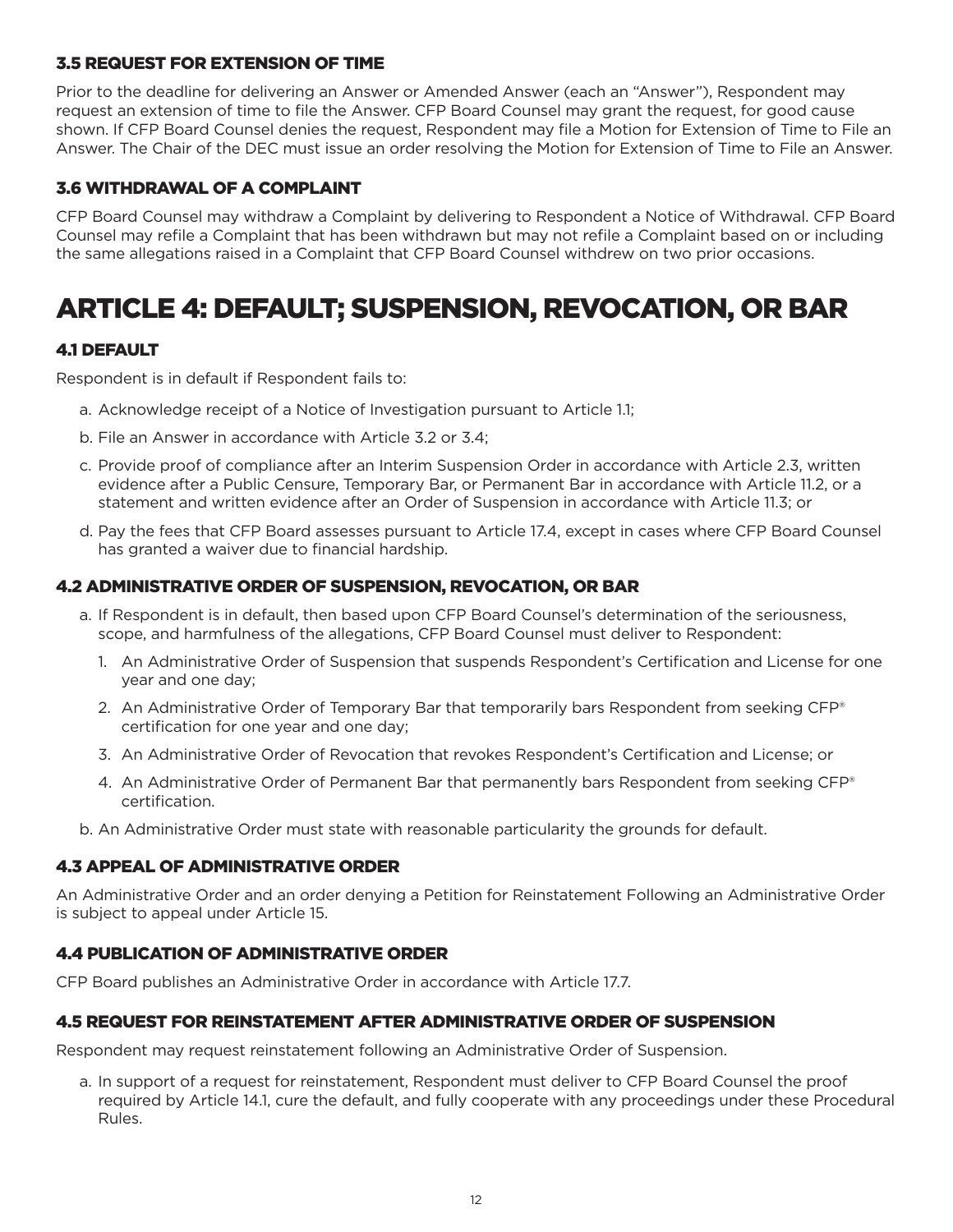- <span id="page-12-0"></span>b. CFP Board Counsel may reinstate Respondent. If CFP Board Counsel does not reinstate Respondent within 30 calendar days after receiving Respondent's request for reinstatement, then Respondent may file a Petition for Reinstatement Following an Administrative Order of Suspension, which the Chair of the DEC must decide by issuing a written final order. CFP Board may file a response to a Petition for Reinstatement and Respondent may file a reply to CFP Board Counsel's response in accordance with Article 9.
- c. A Respondent seeking reinstatement through a Petition for Reinstatement Following an Administrative Order of Suspension must prove by clear and convincing evidence that Respondent has met the requirements of Article 14.1, cured the default, and has fully cooperated with any proceedings under these Procedural Rules. Clear and convincing evidence is a standard of review that is higher than a preponderance of the evidence, and means "a high probability," i.e., evidence that shows that, as a whole, it is highly probable that the matter sought to be proved is true.
- d. A Respondent who is reinstated remains subject to the completion of the investigation or sanctions proceeding in which the default occurred, and depending on the outcome of the investigation or proceeding, may be subject to the imposition of a sanction in accordance with Article 11.1.

# ARTICLE 5: PETITIONS FOR FITNESS DETERMINATION

# 5.1 ELIGIBILITY TO FILE PETITION FOR FITNESS DETERMINATION

- a. A Respondent whose conduct falls within the "Unacceptable" list set forth in the *Fitness Standards for Candidates and Professionals Eligible for Reinstatement* may not file a Petition for Fitness Determination and may not obtain CFP® certification.
- b. A Respondent whose conduct, as set forth in the *Fitness Standards for Candidates and Professionals Eligible for Reinstatement*, is presumed to be unacceptable or whose conduct may reflect adversely upon the profession or the CFP® certification marks ("Relevant Conduct") may file a Petition for Fitness Determination requesting a determination of fitness for CFP® certification if Respondent has signed the *Pathway to CFP® Certification Agreement*.

# 5.2 PROVING FITNESS

The factors relevant to a Respondent's fitness for CFP® certification include:

- a. The extent to which the Relevant Conduct reflects adversely upon the profession or the CFP® certification marks;
- b. Whether and how Respondent has taken actions that are designed to prevent the Relevant Conduct from reoccurring in the future;
- c. Whether and how Respondent has integrated the *Code and Standards* in Respondent's practice;
- d. Whether Respondent has submitted positive letters of reference from current clients, supervisors, colleagues, or other professionals concerning the Relevant Conduct or the Respondent's character; and
- e. Any other factors the DEC determines are relevant to Respondent's circumstances.

# ARTICLE 6: RESPONDENT'S REQUEST FOR DOCUMENTS

# 6.1 TIMING AND SCOPE OF DOCUMENT REQUESTS

After CFP Board delivers a Complaint or Respondent files a Petition, Respondent may request, in writing to CFP Board Counsel, the production of relevant documents in CFP Board's investigative file for Respondent that are not privileged or confidential, or do not constitute attorney or expert work product (as defined in Article 1.3.a.1.). CFP Board Counsel must respond to any request and produce responsive documents within 30 calendar days of delivery of the request. CFP Board Counsel will undertake reasonable efforts to redact from a document an individual's birthdate or social security number, the name of an individual known to be a minor, a financial account number, taxpayer identification number, credit card or debit card number, passport number, driver's license number, or state-issued identification number. Respondent may use any document that CFP Board Counsel produces only in the proceeding in which Respondent requested the document.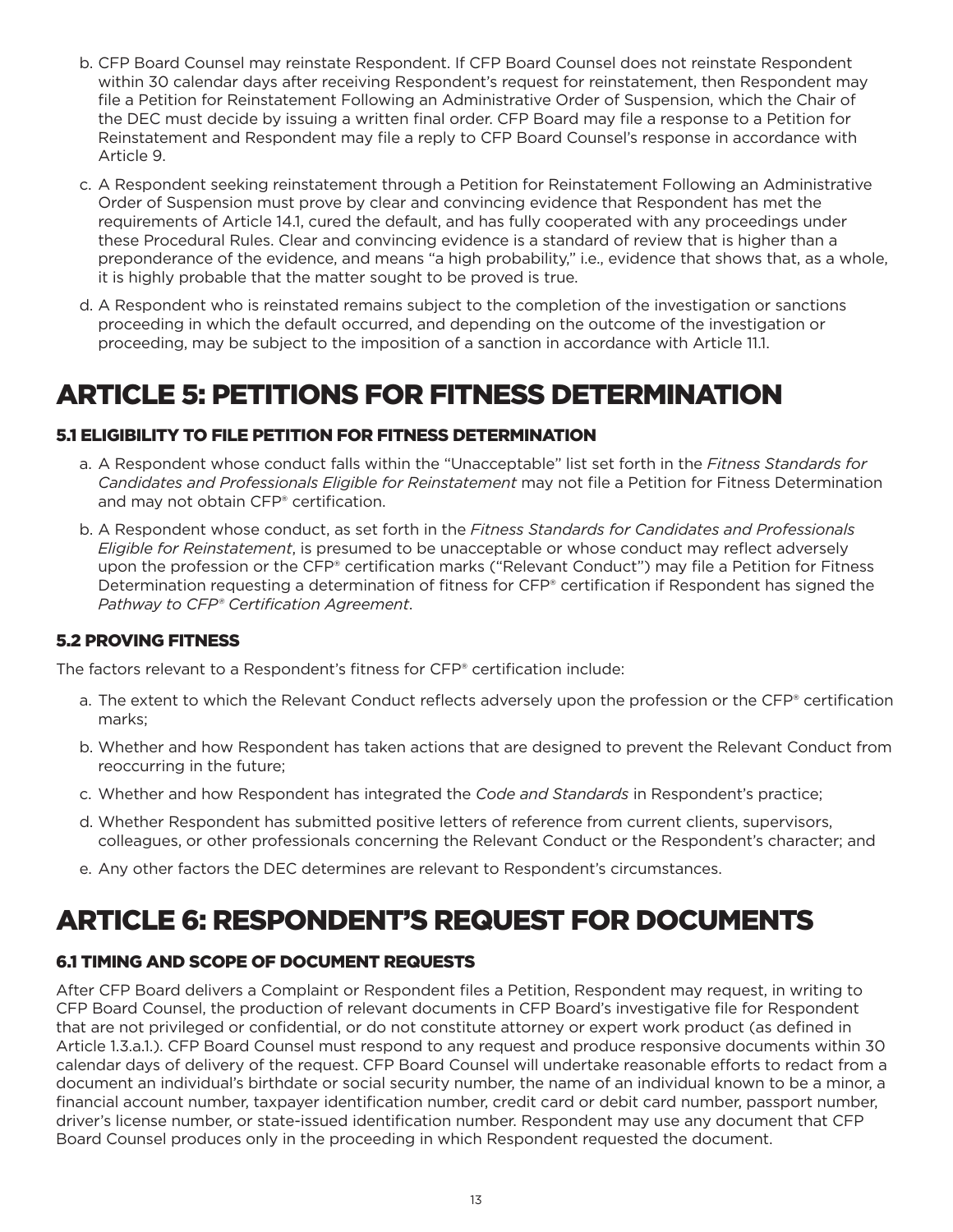# <span id="page-13-0"></span>ARTICLE 7: NO CHALLENGES IN CFP BOARD PROCEEDING TO CRIMINAL CONVICTIONS, PROFESSIONAL DISCIPLINE, OR CIVIL LIABILITY

# 7.1 CRIMINAL CONVICTION

A record from any court of criminal jurisdiction indicating that Respondent has been convicted of a crime in that court, or admitted into a program that defers or withholds entry of a judgment of conviction ("Criminal Conviction"), is conclusive proof of the commission of the crime and that Respondent engaged in the criminal conduct that led to the Criminal Conviction.

# 7.2 PROFESSIONAL DISCIPLINE

A record from a (a) federal, state, local, or foreign governmental agency, (b) self-regulatory organization, or (c) other regulatory authority imposing discipline upon Respondent ("Professional Discipline") is conclusive proof of the existence of such Professional Discipline and the facts and violations that serve as the basis for such Professional Discipline. The fact that Respondent has not admitted or denied the findings contained in the record does not affect the conclusiveness of the proof. Professional Discipline includes a censure, injunction, undertaking, order to cease and desist, fine, suspension, bar, or revocation, the temporary or permanent surrender of a professional license or certification in response to a Regulatory action or Regulatory investigation, and statutory disqualification. A record of Professional Discipline includes a settlement agreement, order, consent order, and Letter of Acceptance, Waiver, and Consent ("AWC").

# 7.3 CIVIL FINDING

A record from any court of civil jurisdiction containing a Finding (as defined in the *Code and Standards*) against Respondent in that court that Respondent violated a law, rule, or regulation governing Professional Services, or engaged in conduct involving fraud, theft, misrepresentation, or other dishonest conduct ("Civil Finding"), is conclusive proof of the existence of such Finding and that Respondent engaged in the conduct that led to the Finding.

# 7.4 APPEAL OF OR CHALLENGE TO CRIMINAL CONVICTION, PROFESSIONAL DISCIPLINE, OR CIVIL FINDING

A Criminal Conviction that is subject to appeal, Professional Discipline that is under challenge in a civil court or before an appropriate regulatory body, or a final order containing a Civil Finding that is subject to appeal may be the basis for an Interim Suspension Order but otherwise is not conclusive proof of the Criminal Conviction, Professional Discipline, or Civil Finding in a CFP Board proceeding.

# 7.5 CERTAIN CHALLENGES NOT ALLOWED IN CFP BOARD PROCEEDINGS

If CFP Board proves or Respondent admits a Criminal Conviction, Civil Finding, or Professional Discipline, then Respondent may not challenge the Criminal Conviction, Civil Finding, or Professional Discipline in the CFP Board proceeding, and may introduce evidence only concerning an appropriate sanction resulting from the Criminal Conviction, Civil Finding, or Professional Discipline.

# ARTICLE 8: SETTLEMENT PROCEDURE

# 8.1 SETTLEMENT OFFER

CFP Board Counsel and Respondent may agree on a Settlement Offer, in the form of a proposed Consent Order, that would resolve an investigation, Complaint, or Petition. A Settlement Offer shall stay the Article 3 deadline for a Respondent to file an Answer. If either CFP Board Counsel or Respondent does not agree to a Settlement Offer, then the investigation will continue or the matter will proceed to hearing.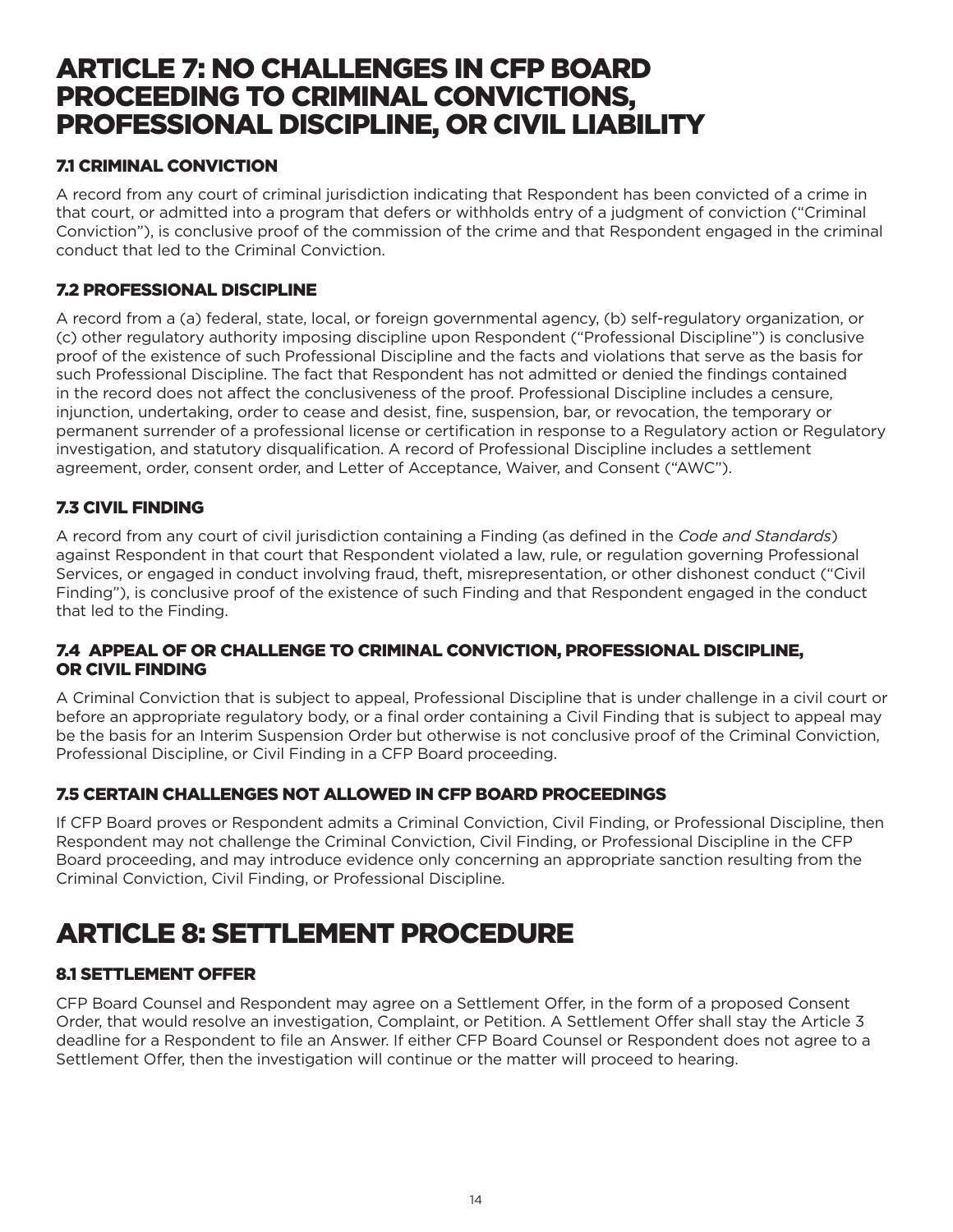## <span id="page-14-0"></span>8.2 REQUIRED CONTENT OF PROPOSED CONSENT ORDER

- a. Resolution of Investigations or Complaints. The Settlement Offer must be in the form of a proposed Consent Order that contains and describes in reasonable detail:
	- 1. The findings of fact and grounds for sanctions to which Respondent consents;
	- 2. Any mitigating and/or aggravating factors relevant to the Settlement Offer;
	- 3. A statement identifying the form of sanction to be imposed;
	- 4. The content of the public notice, if the form of sanction is public;
	- 5. A statement that Respondent consents to the entry of the proposed Consent Order, and, if there is to be public notice, that Respondent consents to the issuance of a public notice;
	- 6. A statement that Respondent must not take any action or make or permit to be made any public statement, including in regulatory filings or otherwise, denying, directly or indirectly, any finding in the Consent Order or create the impression that the Consent Order is without factual basis; and
	- 7. A waiver of all rights:
		- a) To a hearing;
		- b) Of appeal to CFP Board's Appeals Commission; and
		- c) To challenge or contest any issue related to the Consent Order in any other contractual or judicial forum, including an arbitration, in an action or proceeding in which CFP Board is a party.
- b. Resolution of Petitions for Fitness Determination. The Settlement Offer must be in the form of a proposed Consent Order that contains the information required in Article 8.2.a.1-7. and describes in reasonable detail the facts and misconduct relevant to Respondent's fitness and the proposed determination.
- c. Resolution of Petitions for Reinstatement Following Order of Suspension for More than One Year. The Settlement Offer must be in the form of a proposed Consent Order that contains and describes in reasonable detail facts relevant to Respondent's rehabilitation, fitness, and compliance with the terms of the DEC Order, and the proposed determination.

# 8.3 SETTLEMENT REVIEW PANEL; SETTLEMENT HEARING

- a. **Settlement Review Panel.** A Settlement Review Panel must review the proposed Consent Order. A Settlement Review Panel must consist of at least three persons. A majority of the Settlement Review Panel must be CFP® professionals, and a majority must be DEC members. A DEC member must serve as Chair of the Settlement Review Panel. CFP Board Counsel must deliver to Respondent notice of the name and employer of each member of the Settlement Review Panel and the DEC. The Settlement Review Panel must consider a proposed Consent Order without a hearing unless CFP Board Counsel or the Settlement Review Panel requests a Settlement Hearing.
- b. Settlement Review Hearing. The Settlement Review Panel may hold the Settlement Hearing in person, by telephone, or by video conference. Respondent, Respondent's counsel, witnesses, and experts may appear in person or by telephone or video at any in person hearing, and by video or telephone at any video hearing. A Settlement Review Panel will be represented by counsel, including at any hearing.

# 8.4 RESOLUTION OF SETTLEMENT OFFER

- a. **Settlement Factors.** The factors the DEC shall consider in determining whether to accept a settlement include whether the terms of the proposed Consent Order are clear, reasonable, and serve the public interest, and:
	- 1. For proposed Consent Orders that would resolve an alleged violation, whether the proposed Consent Order resolves the alleged violations. The DEC must accept as true the findings of fact and grounds for sanction to which Respondent consents.
	- 2. For proposed Consent Orders that would resolve a Petition for Fitness Determination, whether the proposed Consent Order resolves Respondent's fitness for CFP® certification under the factors set forth in Article 5.2.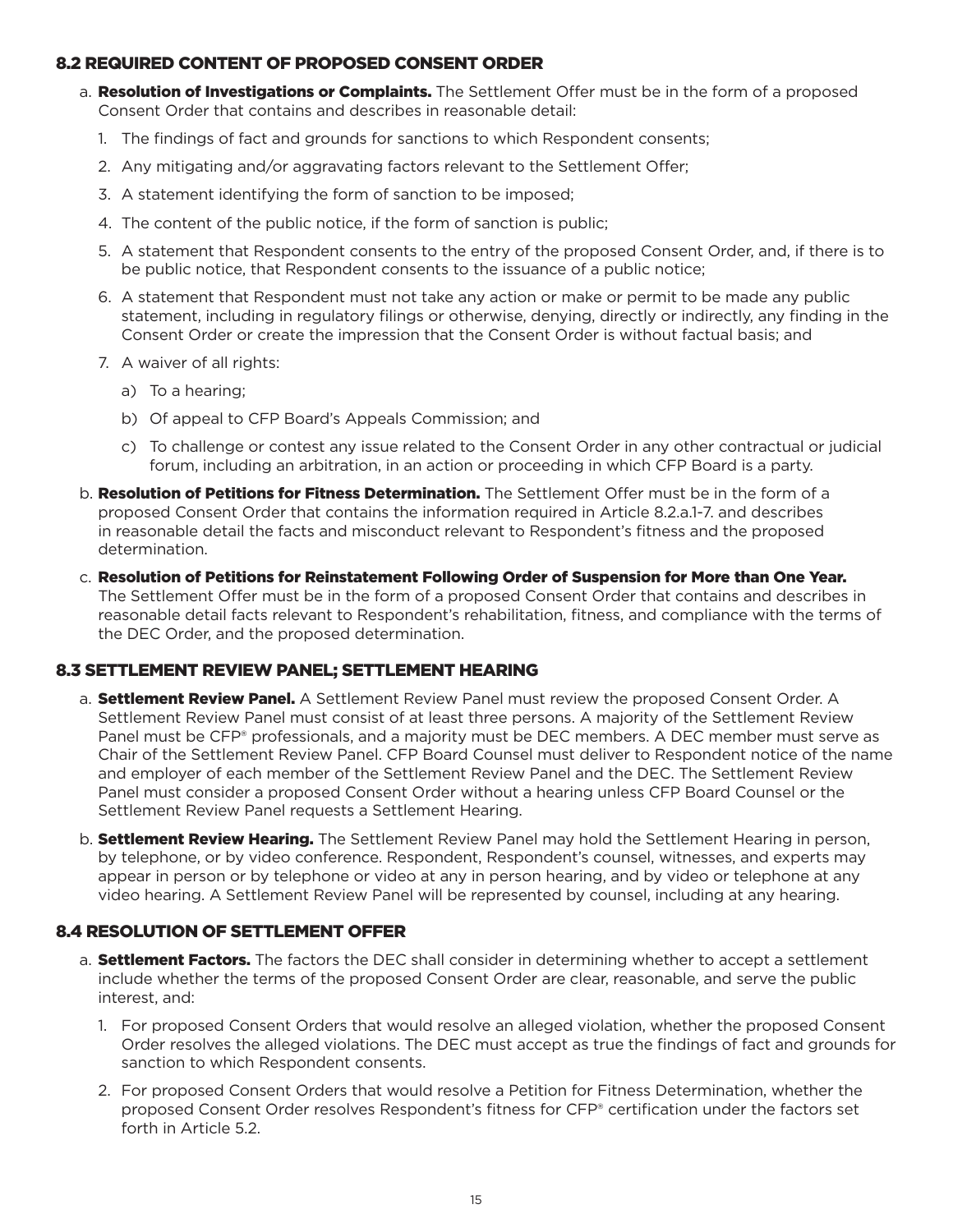- <span id="page-15-0"></span>3. For proposed Consent Orders that would resolve a Petition for Reinstatement, whether the proposed Consent Order demonstrates that Respondent has satisfied the requirements of Article 14.1 and resolves Respondent's rehabilitation, fitness for CFP® certification, and compliance with the terms of the DEC's order.
- b. Recommendation of the Settlement Review Panel. The Settlement Review Panel must apply the Settlement Factors set forth in Article 8.4.a., identify the *Sanction Guidelines*, *Fitness Standards for Candidates and Professionals Eligible for Reinstatement*, and *Anonymous Case Histories* that the Hearing Panel found relevant, and recommend to the DEC whether to accept the proposed Consent Order, reject the proposed Consent Order with no Counteroffer, or reject the proposed Consent Order and propose a Counteroffer.
- c. Review by the DEC and Issuance of the DEC's Final Order. The DEC must review *de novo* and accept, reject, or modify the Settlement Review Panel's findings and recommendations. *De novo* means that the DEC must consider the matter anew, as if the Settlement Review Panel had rendered no recommendation. The DEC must apply the Settlement Factors set forth in Article 8.4.a., identify the *Sanction Guidelines*, *Fitness Standards for Candidates and Professionals Eligible for Reinstatement*, and *Anonymous Case Histories* that the Hearing Panel found relevant, and either accept the proposed Consent Order, reject the proposed Consent Order with no Counteroffer, or reject the proposed Consent Order and propose a Counteroffer.
	- 1. **Acceptance of Proposed Consent Order.** If the DEC accepts and issues the proposed Consent Order, then the Consent Order is the final decision of CFP Board.
	- 2. Rejection of Proposed Consent Order. If the DEC rejects the proposed Consent Order and does not propose a Counteroffer, then CFP Board Counsel will continue the investigation, take other action pursuant to Article 1.4.b., or proceed to hearing.
	- 3. Rejection of Proposed Consent Order and Counteroffer. If the DEC rejects the proposed Consent Order and proposes a Counteroffer, Respondent must accept the Counteroffer within 14 calendar days of issuance of the Counteroffer or the Counteroffer will be void. If Respondent accepts the Counteroffer, then the DEC will issue the Counteroffer as a Consent Order that is the final decision of CFP Board. If Respondent does not accept the Counteroffer, then CFP Board Counsel will continue the investigation, take other action pursuant to Article 1.4.b., or proceed to hearing.
	- 4. No Admissibility in Later Adjudication. The DEC must not admit, in the later adjudication of a Complaint or Petition, any evidence regarding the existence of a proposed Consent Order or Counteroffer, a proposed Consent Order, or any statement made by Respondent, CFP Board Counsel, or the DEC during or in the context of the negotiation or presentation of a Proposed Consent Order.

# 8.5 NO APPEAL OF CONSENT ORDER OR REJECTION OF PROPOSED CONSENT ORDER

A Consent Order is not subject to appeal under Article 15. The rejection of a Proposed Consent Order is not subject to appeal under Article 15.

# ARTICLE 9: OTHER MOTIONS

# 9.1 OTHER MOTIONS

In addition to motions specifically identified elsewhere in these Procedural Rules, which must be resolved as set forth therein, Respondent and CFP Board Counsel may file written, non-dispositive motions prior to the hearing, including with respect to any issue that these Procedural Rules do not otherwise address, which unless otherwise specified in these Procedural Rules, the Chair of the DEC will decide. The movant must state the grounds for the motion, the relief requested, and whether the movant requests oral argument. The opposing party may file a response within 14 calendar days of service of the motion, or at such other time that the Chair of the DEC directs. The movant may file a reply within 5 calendar days of service of the response, or at such other time that the Chair of the DEC directs. The Chair of the DEC has discretion whether to schedule oral argument on the motion. Parties also may make oral motions during a hearing, which the Hearing Panel Chair will decide.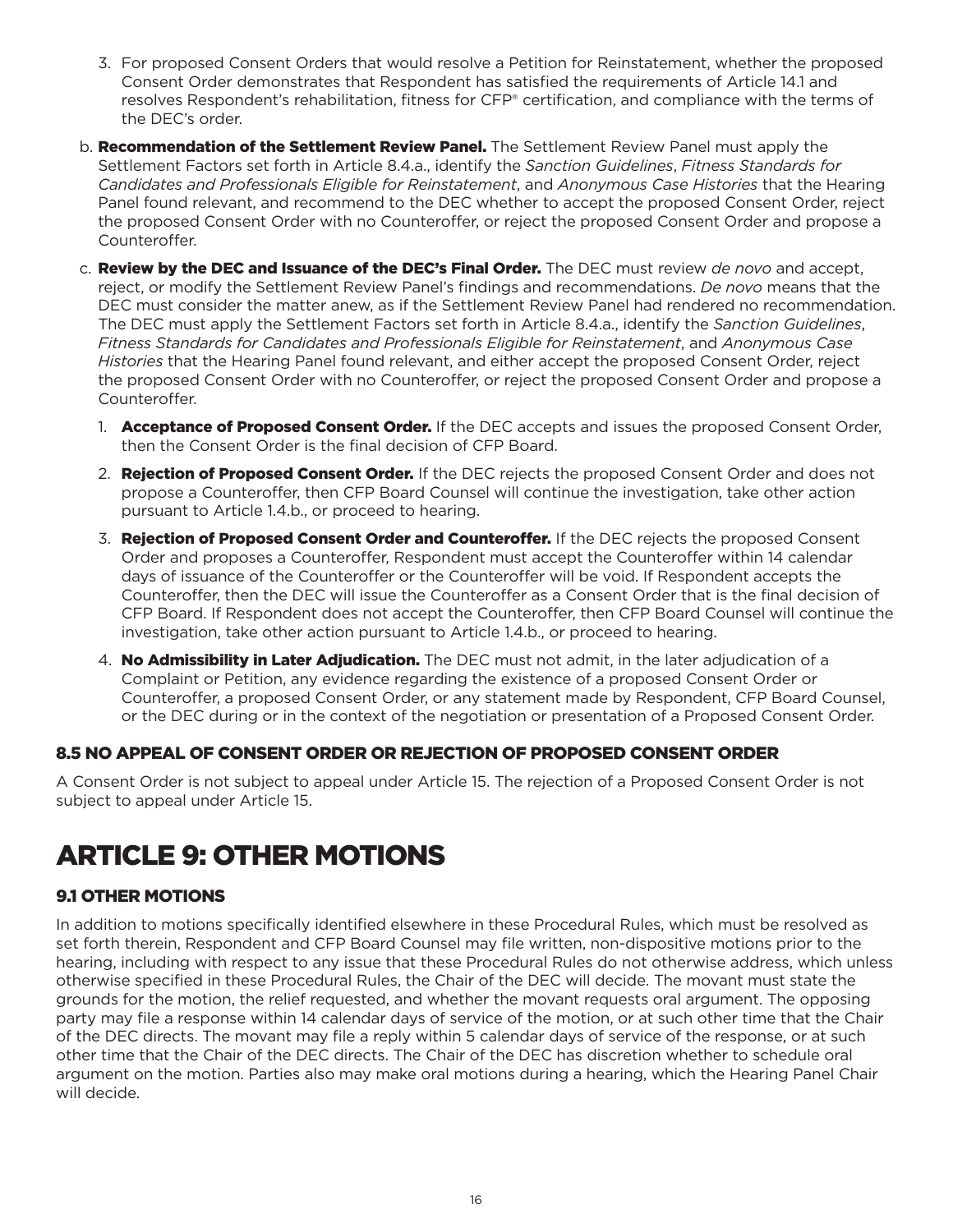# <span id="page-16-0"></span>ARTICLE 10: HEARINGS

# 10.1 NOTICE OF HEARING

CFP Board must hold a hearing in any case presented to the DEC if Respondent, CFP Board Counsel, or the DEC requests a hearing. The Hearing Panel may hold the hearing in person, by telephone, or by video conference. If a hearing is not requested, then the DEC may hold a hearing or resolve the matter on the written record. Not less than 30 calendar days before a hearing, CFP Board Counsel must deliver a Notice of Hearing that provides the date, place, and time of the hearing, and states whether the parties may appear in person, by telephone, or by video conference. Respondent, Respondent's counsel, witnesses, and experts may appear in person or by telephone or video at any in person hearing, and by video or telephone at any video hearing. The Hearing Panel may proceed with the hearing if either Respondent or CFP Board Counsel fails to appear at the hearing.

# 10.2 CONTINUANCE OF HEARING

CFP Board Counsel may continue a hearing by delivering to Respondent, not less than 30 calendar days before the revised hearing date, a Revised Notice of Hearing. A Respondent may deliver a written request for continuance of the hearing that provides good cause for the request. CFP Board Counsel may grant or deny the request. If CFP Board Counsel denies the request, Respondent may file a Motion for Continuance of the Hearing, which shall be resolved in accordance with Article 9.1.

# 10.3 DOCUMENTS, WITNESSES, WRITTEN STATEMENTS, AND STIPULATIONS

- a. **Documents.** No later than 45 calendar days after delivery of the Complaint or filing of a Petition, or by a time the DEC Chair otherwise specifies, CFP Board Counsel and Respondent may file and contemporaneously deliver to all other parties, documents that they may seek to introduce at the hearing. The parties, the Hearing Panel, or the DEC may redact the information that CFP Board Counsel will use reasonable efforts to redact pursuant to Article 6.1. The Hearing Panel will not consider documents unless they are timely filed, except for good cause shown upon motion of a party.
- b. Witnesses. No later than 30 calendar days after delivery of the Complaint or the filing of a Petition, or by a time the DEC Chair otherwise specifies, each party must file a notice identifying all witnesses. The Hearing Panel will not allow a witness to testify unless timely identified, except for good cause shown upon motion of a party. The party identifying the witness must provide the witness's phone number, email address, and mailing address, state the subject matter of the witness's anticipated testimony, and indicate whether the witness will appear at the hearing in person, by telephone, or by video conference if CFP Board makes video conference available. A Hearing Panel may permit a witness to testify at the hearing only upon swearing an appropriate oath or affirmation. Other than a Respondent and an expert witness, a witness may attend a hearing only while testifying.
- c. Written Statements. No later than 45 calendar days after delivery of the Complaint or the filing of a Petition, or by a time the DEC Chair otherwise specifies, each party to a proceeding may submit a written statement setting forth the party's position concerning any issue relevant to the allegations raised in the Complaint, defenses raised in the Answer, or matters raised in a Petition.
- d. **Stipulations.** No later than 45 calendar days after delivery of the Complaint or the filing of a Petition, or by a time the DEC Chair otherwise specifies, the parties may submit agreed-upon written stipulations of fact that will be binding on the parties to the stipulation.

# 10.4 NOTICE OF DEC MEMBERS AND HEARING PANEL MEMBERS

Prior to the hearing, CFP Board must provide to Respondent a list of the names and employers of DEC members and potential Hearing Panel members, and must timely supplement the list. Any motions for recusal must be made in accordance with Article 17.3.b.

# 10.5 THE HEARING PANEL

A Hearing Panel will conduct the hearing. A Hearing Panel must consist of at least three persons. A majority of the Hearing Panel must be CFP® professionals, and a majority must be DEC members. A DEC member must serve as Chair of the Hearing Panel. The Hearing Panel and the DEC will be represented by counsel, who may assist the Hearing Panel during any hearing.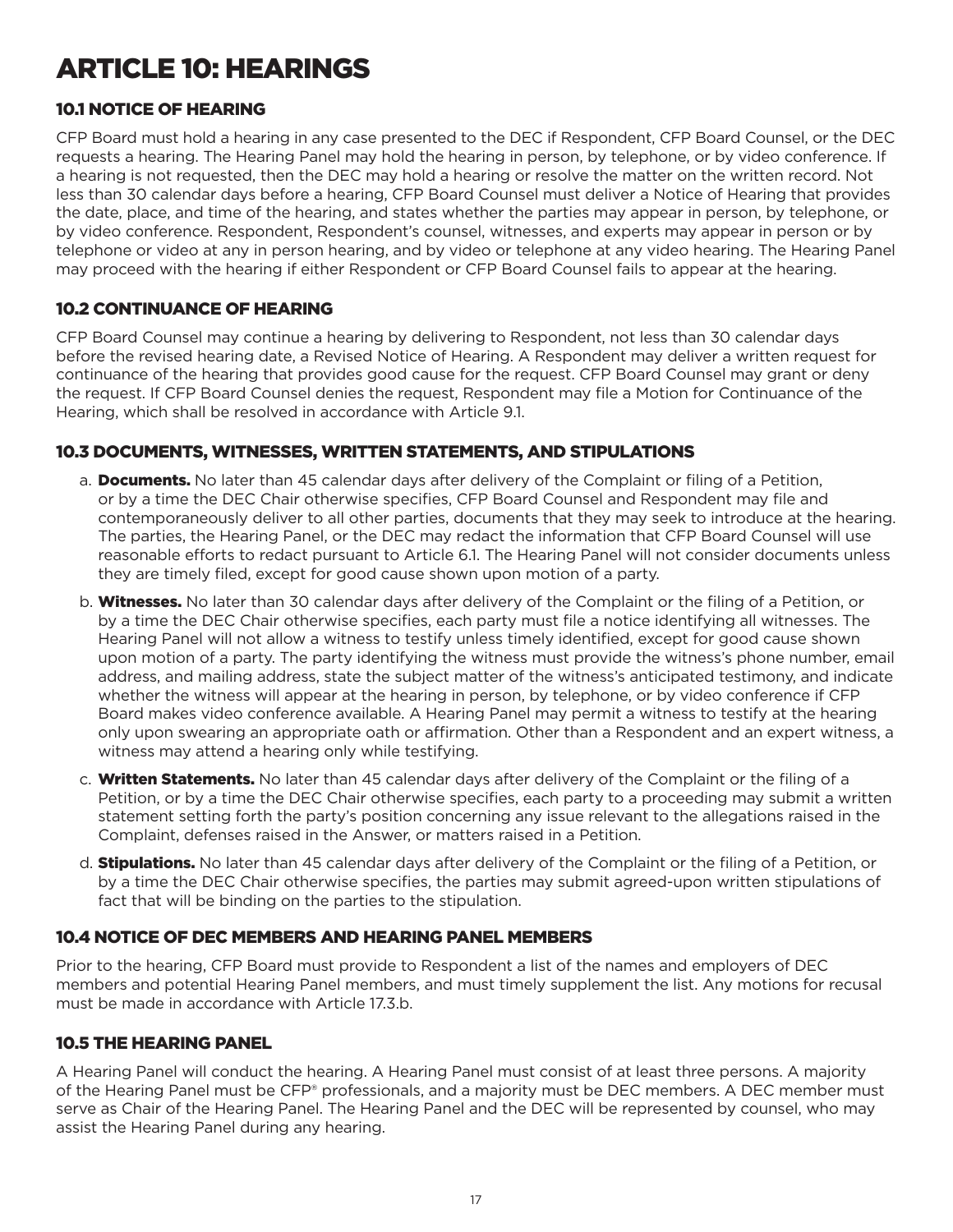# <span id="page-17-0"></span>10.6 EVIDENCE; OATH OR AFFIRMATION; TRANSCRIPTION

The Hearing Panel will determine, in its discretion, the conduct of the hearing, including the order of proof and allocation of time for argument and the presentation of evidence. The parties must have an opportunity to present documents and testimony, cross-examine witnesses called by another party to testify orally at the hearing, and present argument to the Hearing Panel. Relevant hearsay is admissible. The Hearing Panel may exclude evidence that is not relevant or that has not been provided in accordance with these Procedural Rules. The Hearing Panel may determine what weight to give any evidence. The Hearing Panel may consider, but is not bound by, federal or state evidentiary or procedural rules. The Chair of the Hearing Panel must administer oaths or affirmations to testifying witnesses. CFP Board must obtain a written transcript of the hearing and make it available to the Appeals Commission upon appeal.

# 10.7 RESPONDENT'S AND CFP BOARD COUNSEL'S RECOMMENDATION

Respondent and CFP Board Counsel may present evidence and argument and make recommendations regarding an appropriate sanction.

# 10.8 CLOSING OF HEARING

The hearing will remain open until the DEC issues its final order in accordance with Article 12.3. Until the DEC issues its final order, the Hearing Panel or the DEC may request additional documents or information from Respondent or CFP Board Counsel and schedule additional hearings.

# ARTICLE 11: SANCTIONS, POST-SANCTION REQUIREMENTS, AND REINSTATEMENT

# 11.1 SANCTIONS

#### a. Categories of Sanction

- 1. **Private Censure.** A private censure is an unpublished written reproach of Respondent that the DEC issues to a censured Respondent.
- 2. **Public Censure.** A public censure is a written reproach of Respondent that CFP Board publishes in accordance with Article 17.7.
- 3. **Suspension.** A suspension is a period in which Respondent remains subject to the Terms and Conditions of Certification and Trademark License but is prohibited from using the CFP® certification marks, stating or suggesting that Respondent is a CFP® professional, or holding out to the public as being certified by CFP Board. The DEC may issue a suspension for a specified period, not less than 90 calendar days or greater than five years. CFP Board publishes a suspension in accordance with Article 17.7.
- 4. Interim Suspension. An interim suspension is a suspension issued prior to a final order. An interim suspension may be in place for a period not greater than five years. CFP Board publishes an interim suspension in accordance with Article 17.7.
- 5. **Administrative Suspension.** An administrative suspension is a suspension imposed by CFP Board Counsel pursuant to Article 4. An administrative suspension will be in place for one year and one day. CFP Board publishes an administrative suspension in accordance with Article 17.7.
- 6. **Revocation.** A revocation is the termination of a Respondent's Certification and Trademark License. CFP Board publishes a revocation in accordance with Article 17.7. A Respondent whose CFP® Certification and License is revoked is permanently barred from applying for or obtaining CFP® certification.
- 7. **Administrative Revocation.** An administrative revocation is a revocation imposed by CFP Board Counsel pursuant to Article 4. CFP Board publishes an administrative revocation in accordance with Article 17.7.
- 8. **Temporary Bar.** A temporary bar is a period in which a Respondent who currently is not a CFP<sup>®</sup> professional is prohibited from applying for or obtaining CFP® certification. CFP Board publishes a temporary bar in accordance with Article 17.7.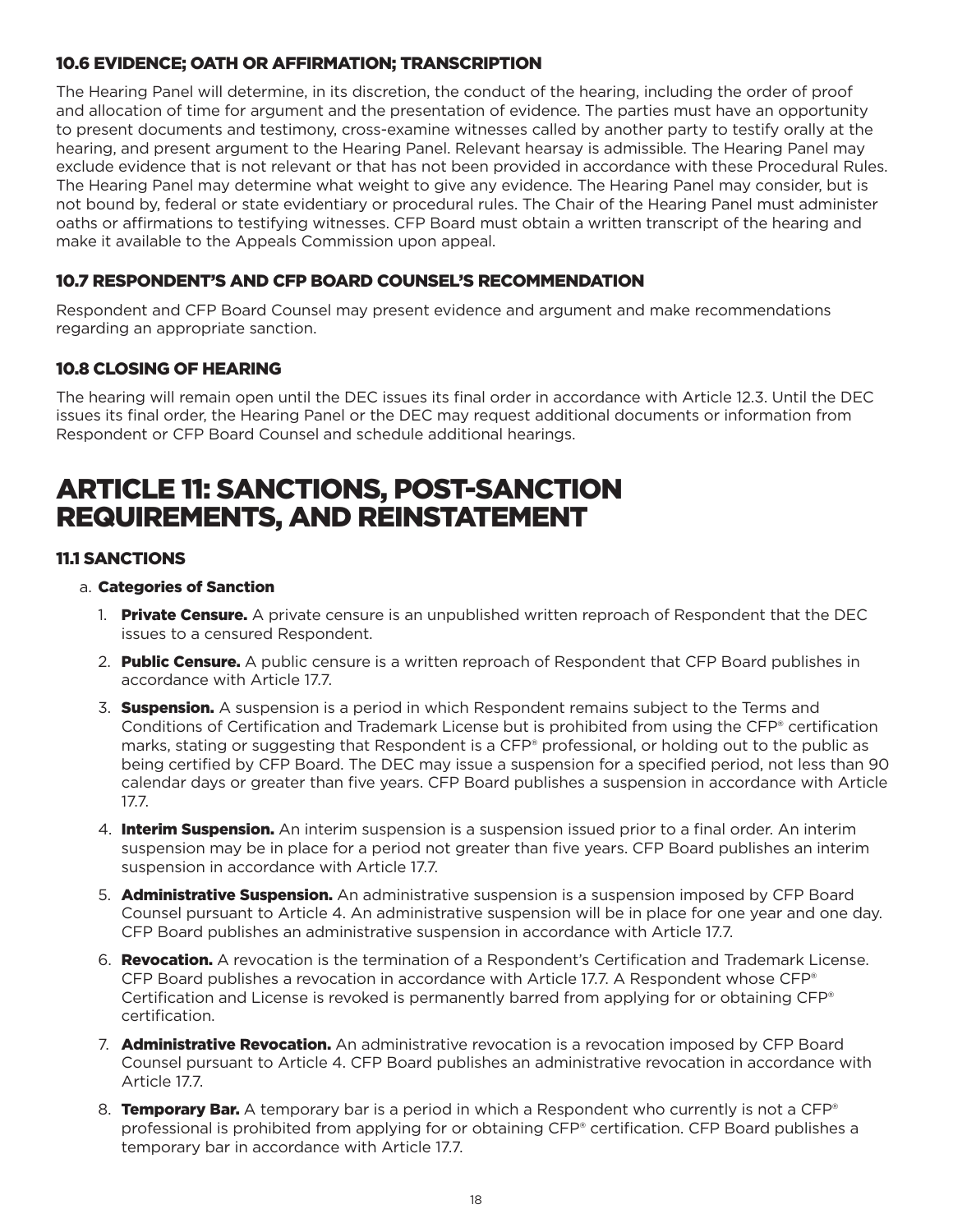- <span id="page-18-0"></span>9. **Administrative Temporary Bar.** An administrative temporary bar is a temporary bar imposed by CFP Board Counsel pursuant to Article 4. An administrative temporary bar will be in place for one year and one day. CFP Board publishes an administrative temporary bar in accordance with Article 17.7.
- 10. Permanent Bar. A permanent bar is a permanent prohibition on the ability of a Respondent who currently is not a CFP® professional to apply for or obtain CFP® certification. CFP Board publishes a permanent bar in accordance with Article 17.7.
- 11. **Administrative Permanent Bar.** An administrative permanent bar is a permanent bar imposed by CFP Board Counsel pursuant to Article 4. CFP Board publishes an administrative permanent bar in accordance with Article 17.7.

#### b. Applicable Sanctions

When Respondent is a CFP® professional, the DEC may order a Private Censure, Public Censure, Interim Suspension, Suspension, or Revocation and CFP Board Counsel may order an Interim Suspension, Administrative Suspension, Administrative Revocation, or Order of Public Censure in a single Bankruptcy or inaccurate Ethics Declaration matter. When Respondent is not a CFP® professional but is subject to sanction under either the *Terms and Conditions of Certification and Trademark License or the Pathway to CFP® Certification Agreement*, the DEC may order a Private Censure, Public Censure, Temporary Bar, or Permanent Bar and CFP Board Counsel may order an Administrative Temporary Bar, Administrative Permanent Bar, or Order of Public Censure in a single Bankruptcy or inaccurate Ethics Declaration matter. In a non-administrative order, the DEC also may order remedial education or work.

#### c. Use in Other CFP Board Proceedings

CFP Board may consider in a subsequent proceeding any Letter of Dismissal, Respondent's response to a Letter of Dismissal, and DEC final order finding that Respondent violated the *Code and Standards* or the *Pathway to CFP® Certification Agreement*.

# 11.2 REQUIRED ACTION AFTER PUBLIC CENSURE, TEMPORARY BAR, OR PERMANENT BAR

A Respondent who is the subject of an Order of Public Censure, Temporary Bar, or Permanent Bar that is not under appeal must deliver to CFP Board Counsel, within 45 calendar days of issuance of the order, written evidence that Respondent has:

- a. Advised Respondent's Firm(s), in writing, of the Public Censure, Temporary Bar, or Permanent Bar; and
- b. Advised all Clients of the Public Censure, Temporary Bar, or Permanent Bar, and provided all Clients the location of CFP Board's website that sets forth Respondent's disciplinary history.

#### 11.3 REQUIRED ACTION AFTER REVOCATION OR SUSPENSION

A Respondent whose Certification and License is suspended or revoked must not use the CFP® certification marks, state or suggest that Respondent is a CFP® professional, or hold out to the public as being certified by CFP Board. Within 45 calendar days of issuance of an Order of Suspension or Revocation that is not under appeal, Respondent must deliver, to CFP Board Counsel, Respondent's statement of assurance that Respondent will comply with the Order of Suspension or Revocation, and written evidence that Respondent has:

- a. Ceased all use of the CFP® certification marks and not stated or suggested that Respondent is a CFP® professional;
- b. Removed the CFP® certification marks from all internet sites and all tangible materials that Respondent exposes to the public, including Respondent's business(es), social media, third party financial advisor listing website profiles that Respondent controls, signage, and, when applicable, copies of Respondent's new interim business cards, letterhead, marketing and promotional materials, as well as anywhere else the CFP® certification marks previously appeared publicly in reference to Respondent or Respondent's services;
- c. Advised the CFP® Professional's Firm(s), in writing, of the Suspension or Revocation; and
- d. Advised all Clients of the Suspension or Revocation, and provided to all Clients the location of CFP Board's website that sets forth Respondent's disciplinary history.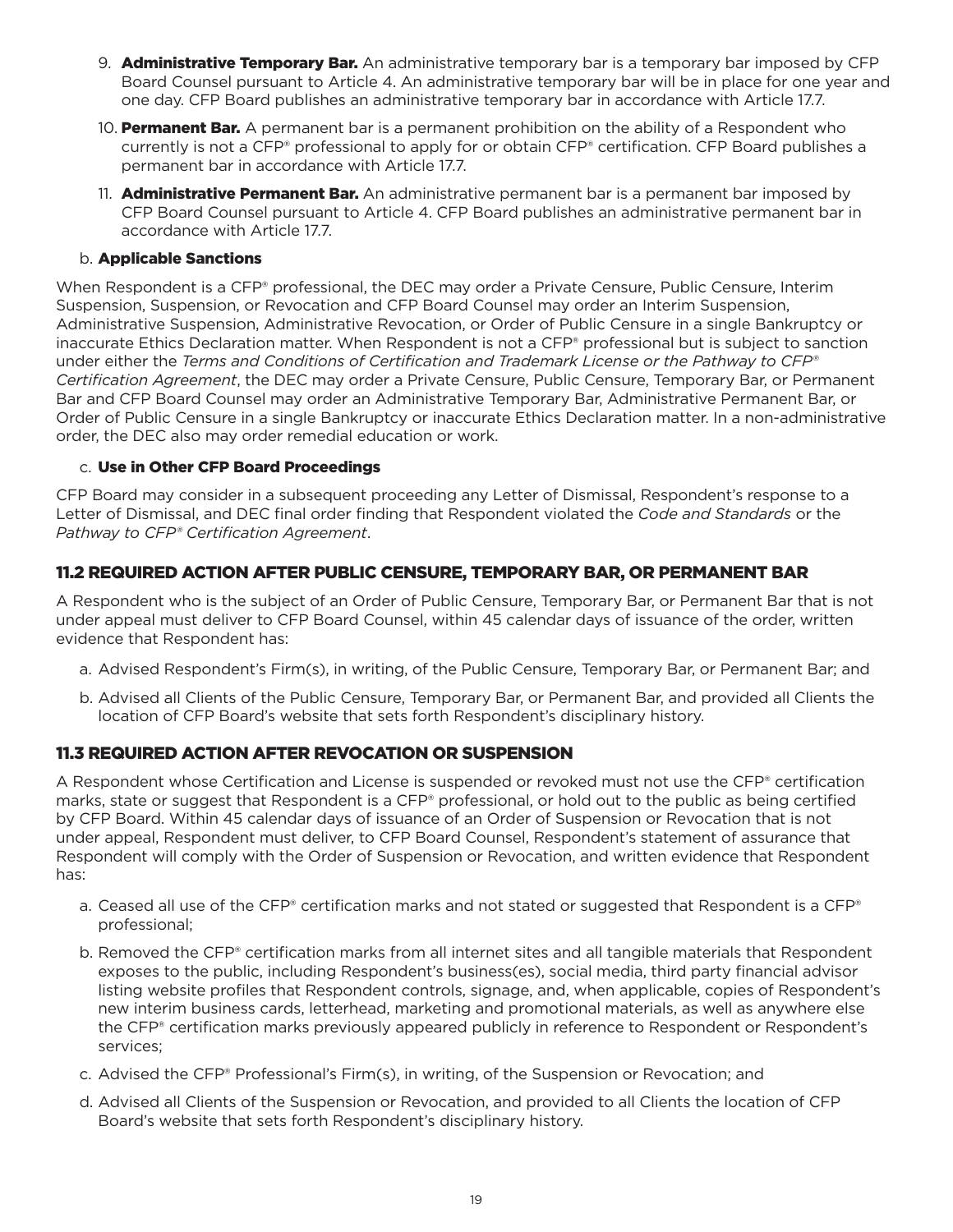# <span id="page-19-0"></span>11.4 DEFAULT FOR FAILURE TO TAKE REQUIRED ACTION

If a Respondent fails to provide the statement or written evidence required by this Article, then CFP Board Counsel may declare Respondent in default and deliver an Administrative Order under Article 4.2.

# 11.5 REQUEST OR PETITION FOR REINSTATEMENT AFTER SUSPENSION OF ONE YEAR OR LESS

- a. A Respondent whose Certification and License has been suspended for one year or less may file a written request for reinstatement no earlier than 30 days prior to the last day of the suspension and no later than five years from the first day of the suspension. CFP Board Counsel may reinstate a Respondent whose Certification and License has been suspended for one year or less if Respondent has:
	- 1. Complied with the terms of the DEC order;
	- 2. Provided a properly-completed CFP Board Ethics Disclosure Questionnaire;
	- 3. Not violated CFP Board's *Code and Standards* since the issuance of the DEC's order, or engaged in a prior violation of CFP Board's *Code and Standards* that previously was unknown to CFP Board;
	- 4. Paid the reinstatement fee and any outstanding costs owed to CFP Board, including any certification fees that accrued during the suspension; and
	- 5. Otherwise satisfied CFP Board's certification requirements, including any continuing education requirement that accrued during the suspension.
- b. If CFP Board Counsel does not reinstate a Respondent whose Certification and License has been suspended for one year or less, then Respondent may file a Petition for Reinstatement in accordance with Article 14.
- c. If Respondent does not request reinstatement within five years of the first date of the suspension, then Respondent has relinquished CFP® certification permanently, with no opportunity for reinstatement.

# 11.6 REINSTATEMENT AFTER SUSPENSION OF MORE THAN ONE YEAR

A Respondent whose Certification and License has been suspended for more than one year may file a Petition for Reinstatement in accordance with Article 14.

# 11.7 NO REINSTATEMENT AFTER REVOCATION

Revocation is permanent. There will be no opportunity for reinstatement.

# ARTICLE 12: RESOLUTION OF COMPLAINTS

# 12.1 BURDEN OF PROOF AND GROUNDS FOR SANCTION

a. CFP Board Counsel Burden of Proof. CFP Board Counsel must prove grounds for sanction raised in a Complaint by a preponderance of the evidence. A violation of the *Code and Standards* or the *Pathway to CFP® Certification Agreement* constitutes grounds for sanction. A preponderance of the evidence is a standard of review that means "more probable than not," i.e., evidence which shows that, as a whole, the matter sought to be proved is more probable than not to have occurred.

#### b. Respondent Burden of Proof

.

- 1. Circumstances Involving Multiple Allegations of Misconduct. If Respondent is alleged to have engaged in multiple instances of misconduct that is the subject of settled customer disputes and Respondent does not produce documents or information CFP Board Counsel requests that is material to the allegations of misconduct raised in or by the customer disputes, then the existence of the settled customer disputes will constitute grounds for sanction unless Respondent proves by a preponderance of the evidence that the allegations of misconduct raised in the settled customer disputes are without merit.
- 2. **Bankruptcy.** As set forth in section E.2.c. of the Code and Standards, a Respondent has the burden of rebutting the presumption that a bankruptcy demonstrates an inability to manage responsibly the CFP® professional's or the business's financial affairs.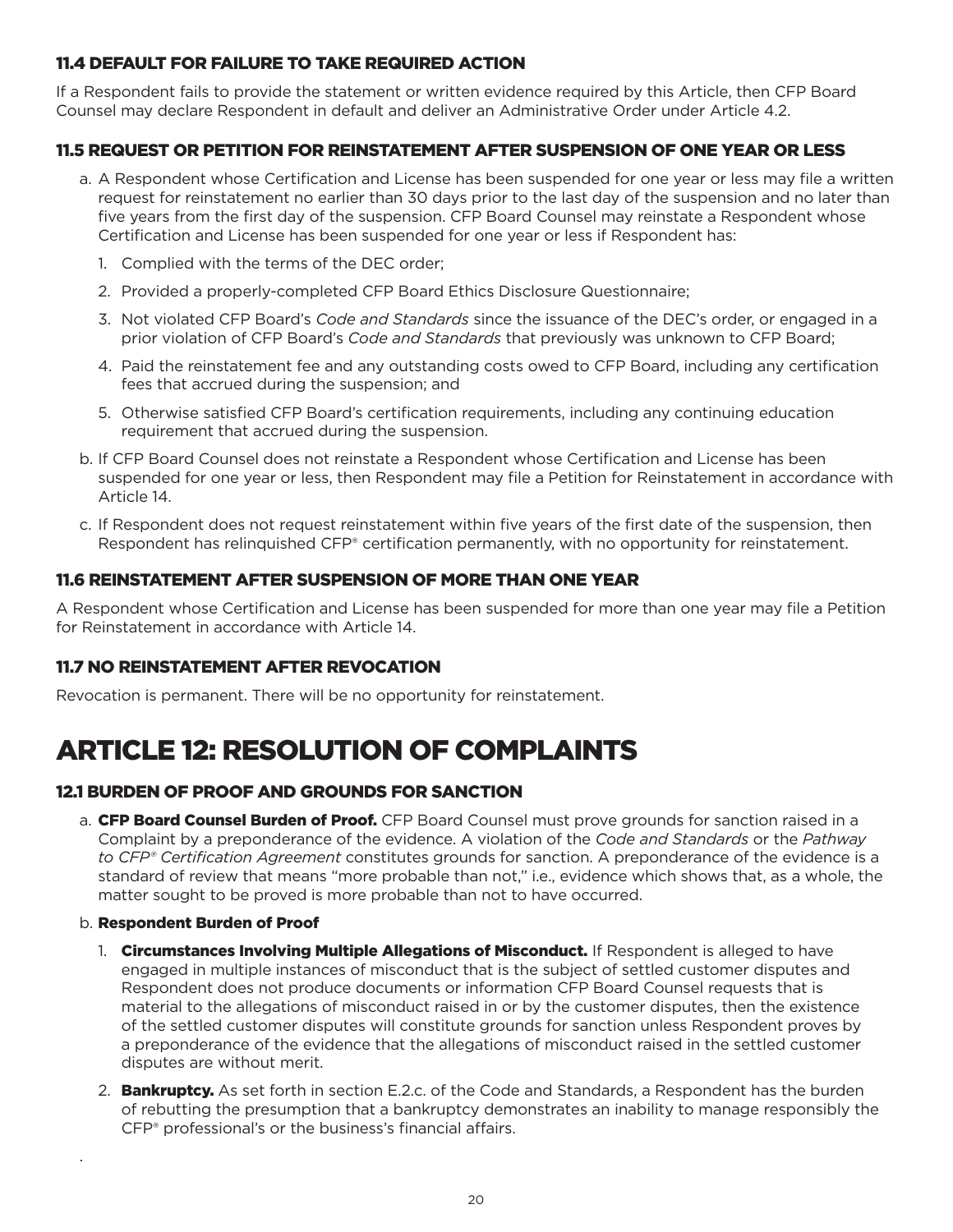## <span id="page-20-0"></span>12.2 RECOMMENDATION OF THE HEARING PANEL

- a. The Hearing Panel must recommend to the DEC whether to find that a violation has occurred and whether there are grounds for sanction, and, if so, the appropriate sanction.
- b. The Hearing Panel's recommendation must include factual findings, any determination of a witness's credibility that is material to the recommendation, any mitigating or aggravating factors, and the *Sanction Guidelines* and *Anonymous Case Histories* that the Hearing Panel found relevant.

# 12.3 REVIEW BY THE DEC AND ISSUANCE OF THE DEC'S FINAL ORDER

- a. The DEC must review *de novo* and accept, reject, or modify the Hearing Panel's findings and recommendations. *De novo* means that the DEC must consider the matter anew, as if the Hearing Panel had rendered no recommendation, except that the DEC:
	- 1. Must give deference to, but is not bound by, the Hearing Panel's determination of a witness's credibility that is based upon its observation of the witness's demeanor; and
	- 2. Must give deference to rulings on procedural and evidentiary motions unless the DEC finds that such a ruling was arbitrary and capricious.
- b. The DEC must issue a final order that sets forth the DEC's factual findings, determine whether Respondent violated the *Code and Standards* or the *Pathway to CFP® Certification Agreement*, describe any mitigating or aggravating factors, and identify the *Sanction Guidelines* and *Anonymous Case Histories* that the DEC found relevant. The DEC's final order also must either:
	- 1. Dismiss the case if the DEC finds no violation of the *Code and Standards* or the *Pathway to CFP® Certification Agreement*; or
	- 2. Dismiss the case or dismiss the case with caution if the DEC finds a violation of the *Code and Standards* or the *Pathway to CFP® Certification Agreement* that does not warrant a sanction; or
	- 3. Impose a sanction if the DEC finds a violation of the *Code and Standards* or the *Pathway to CFP® Certification Agreement* that does warrant a sanction.

# 12.4 PUBLICATION OF PUBLIC CENSURE, SUSPENSION, TEMPORARY BAR, REVOCATION, AND PERMANENT BAR

CFP Board publishes a Public Censure, Suspension, Temporary Bar, Revocation, and Permanent Bar in accordance with Article 17.7.

# ARTICLE 13: RESOLUTION OF PETITIONS FOR FITNESS DETERMINATION

# 13.1 BURDEN OF PROOF

A Respondent who has filed a Petition for Fitness Determination must prove by a preponderance of the evidence, under the factors set forth in Article 5.2, Respondent's fitness for CFP® certification. A preponderance of the evidence is a standard of review that means "more probable than not," i.e., evidence which shows that, as a whole, the matter sought to be proved is more probable than not to have occurred.

# 13.2 RECOMMENDATION OF THE HEARING PANEL

The Hearing Panel reviewing a Petition for Fitness Determination must recommend to the DEC whether to grant the Petition or whether to deny the Petition and impose either a Temporary Bar or Permanent Bar. The Hearing Panel's recommendation must include factual findings, any mitigating or aggravating factors, and any *Anonymous Case Histories* that the Hearing Panel found relevant.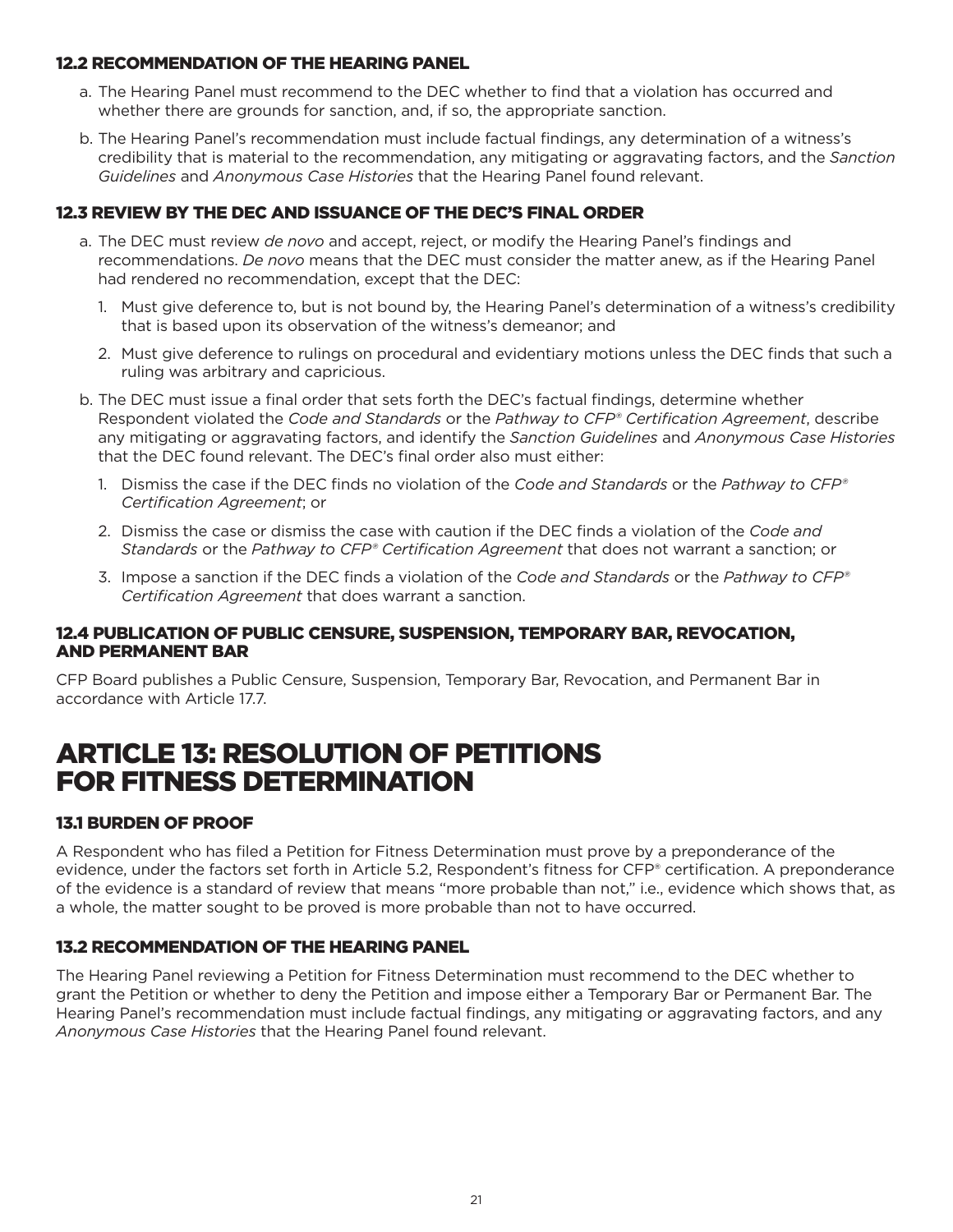## <span id="page-21-0"></span>13.3 REVIEW BY THE DEC AND ISSUANCE OF THE DEC'S FINAL ORDER

- a. The DEC must review *de novo* and accept, reject, or modify the Hearing Panel's findings and recommendations concerning the Petition for Fitness Determination. *De novo* means that the DEC must consider the matter anew, as if the Hearing Panel had rendered no recommendation, except that the DEC:
	- 1. Must give deference to, but is not bound by, the Hearing Panel's determination of a witness's credibility that is based upon its observation of the witness's demeanor; and
	- 2. Must give deference to rulings on procedural and evidentiary motions unless the DEC finds that such a ruling was arbitrary and capricious.
- b. The DEC must issue its final order that either grants the Petition or denies the Petition and imposes a Temporary Bar or a Permanent Bar. The DEC's final order also must set forth the DEC's factual findings, any mitigating or aggravating factors, and the *Anonymous Case Histories* that the DEC found relevant.

# 13.4 PUBLICATION OF TEMPORARY BAR AND PERMANENT BAR

CFP Board publishes a Temporary Bar and Permanent Bar in accordance with Article 17.7.

# ARTICLE 14: RESOLUTION OF PETITIONS FOR REINSTATEMENT FOLLOWING ORDER OF SUSPENSION OF MORE THAN ONE YEAR

#### 14.1 PETITION FOR REINSTATEMENT

- a. CFP Board must not reinstate a Respondent whose Certification and License the DEC or Appeals Commission has suspended for a period longer than one year unless Respondent has filed a written Petition for Reinstatement and the DEC or Appeals Commission has granted the Petition. A Respondent must file a Petition no earlier than six months prior to the last day of the suspension and no later than five years after the first day of the suspension. A hearing on a Respondent's Petition may be scheduled in accordance with Article 10.1. The DEC shall not consider Respondent's Petition unless Respondent has:
	- 1. Completed the suspension;
	- 2. Provided a properly-completed CFP Board Ethics Disclosure Questionnaire;
	- 3. Provided a written certification that Respondent has read, understands, and will comply with, the *Code and Standards*;
	- 4. Paid the reinstatement fee and any outstanding costs owed to CFP Board, including any certification fees that accrued during the suspension; and
	- 5. Otherwise satisfied CFP Board's certification requirements, including any continuing education requirement that accrued during the suspension.
- b. If Respondent does not request reinstatement within five years of the first date of the suspension, then Respondent has relinquished CFP® certification permanently, with no opportunity for reinstatement.

# 14.2 BURDEN OF PROOF

A Respondent seeking reinstatement following an Order of Suspension of more than one year must prove by clear and convincing evidence the Respondent's rehabilitation, fitness for CFP® certification, and compliance with the terms of the DEC's order. Clear and convincing evidence is a standard of review that is higher than a preponderance of the evidence, and means "a high probability," i.e., evidence which shows that, as a whole, it is highly probable that the matter sought to be proved is true.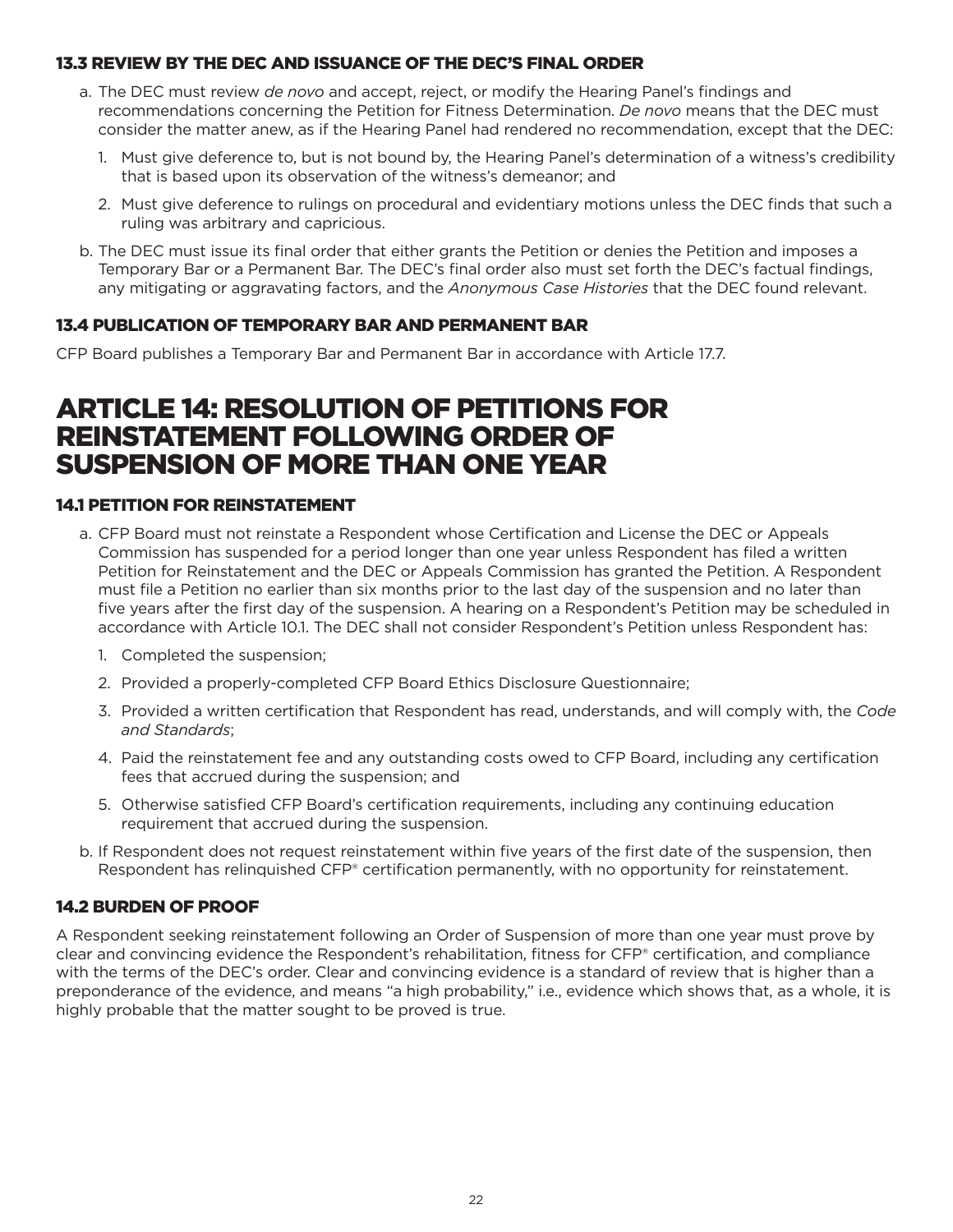# <span id="page-22-0"></span>14.3 PROVING REHABILITATION AND FITNESS

Factors relevant to rehabilitation and fitness include:

- a. Whether Respondent has violated CFP Board's *Code and Standards* since the issuance of the DEC's order, or engaged in a prior violation of CFP Board's *Code and Standards* that previously was unknown to CFP Board;
- b. Whether and how Respondent has taken actions that are designed to prevent the circumstances that resulted in a sanction from reoccurring in the future;
- c. Whether and how Respondent has integrated the *Code and Standards* in Respondent's practice;
- d. Whether Respondent has submitted positive letters of reference from current clients, supervisors, colleagues, or other professionals concerning the circumstances that resulted in a sanction or the Respondent's character; and
- e. Any other factors the DEC determines are relevant to Respondent's circumstances.

#### 14.4 RECOMMENDATION OF THE HEARING PANEL

The Hearing Panel must recommend whether a Petition for Reinstatement should be granted, denied, or denied with a right to re-apply for a period not to exceed 5 years. The Hearing Panel's recommendation must include factual findings, any mitigating or aggravating factors, and any *Anonymous Case Histories* that the Hearing Panel found relevant.

#### 14.5 REVIEW BY THE DEC AND ISSUANCE OF THE DEC'S FINAL ORDER

- a. The DEC must review *de novo* and accept, reject, or modify the Hearing Panel's findings and recommendations concerning the Petition for Reinstatement. *De novo* means that the DEC must consider the matter anew, as if the Hearing Panel had rendered no recommendation, except that the DEC:
	- 1. Must give deference to, but is not bound by, the Hearing Panel's determination of a witness's credibility that is based upon its observation of the witness's demeanor; and
	- 2. Must give deference to the Hearing Panel's rulings on procedural and evidentiary motions unless the DEC finds that such a ruling was arbitrary and capricious.
- b. The DEC must issue its final order that grants or denies the Petition and states the date, if any, after which Respondent may file a Renewed Petition for Reinstatement. The DEC's final order also must set forth the DEC's factual findings, any mitigating or aggravating factors, and the *Anonymous Case Histories* that the DEC found relevant. If the DEC denies Respondent's Petition for Reinstatement and does not authorize a Renewed Petition for Reinstatement, or the DEC denies Respondent's Renewed Petition for Reinstatement, the DEC must issue a revocation.

#### 14.6 PUBLICATION OF REVOCATION

CFP Board will publish a revocation in accordance with Article 17.7.

# ARTICLE 15: APPEALS

# 15.1 INITIATION OF APPEAL

Except where otherwise provided in these *Procedural Rules*, a Respondent or CFP Board Counsel may appeal any final order of the DEC or Administrative Order to the Appeals Commission.

a. Time for filing appeal. A party must deliver a Notice of Appeal within 30 calendar days from the issuance of the DEC's final order or the delivery of the Administrative Order. CFP Board will not consider or grant a request for more time to initiate an appeal. Failure timely to initiate an appeal waives the right to appeal. A party that did not file a Notice of Appeal may file a Notice of Cross Appeal within 14 calendar days of the service of the other party's Notice of Appeal.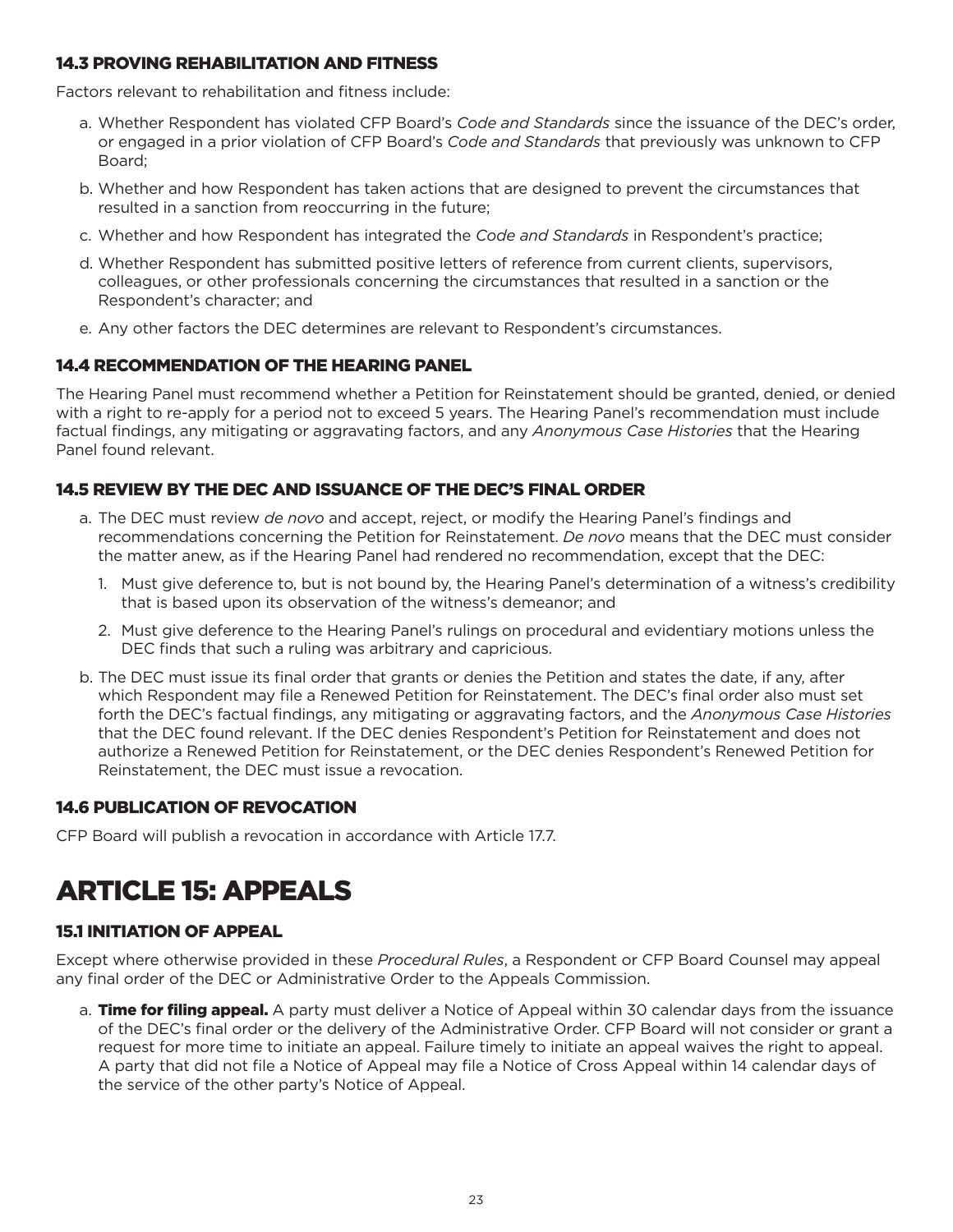- <span id="page-23-0"></span>b. Content of Notice of Appeal or Cross Appeal. The Notice of Appeal and Notice of Cross Appeal must be set forth on a form that CFP Board provides, or a short one-page document that identifies the party initiating the appeal, designates the DEC's final order or the Administrative Order that is the subject of the appeal, and notes whether the party requests an appeal hearing.
- c. Stay of the DEC's Final Order or the Administrative Order. Upon the successful initiation of an appeal, the order or the Administrative Order is stayed pending a decision by the Appeals Commission.
- d. Costs and Fees for Appeal. When a Respondent files a Notice of Appeal or Notice of Cross Appeal, CFP Board will assess the costs and fees that CFP Board has established for the appeal. Respondent must pay the costs and fees within 30 calendar days of delivery of the assessment, unless Respondent has obtained a waiver due to financial hardship pursuant to Article 17.4. The Chair of the Appeals Commission may dismiss an appeal for failure to pay the costs and fees.

#### 15.2 APPEALS COMMISSION

The Appeals Commission will review and decide all appeals. The Appeals Commission will be represented by counsel, including during any hearing.

#### 15.3 APPELLATE STANDARD OF REVIEW

- a. Appeals from DEC Orders Resolving Complaints.
	- 1. Factual Findings. The Appeals Commission must accept the DEC's factual findings unless the factual findings are unsupported by substantial evidence under the applicable burden of proof. Substantial evidence is such relevant evidence as a reasonable mind might accept as adequate to support a conclusion. The burden of proof for grounds for sanction is a preponderance of the evidence, which means "more probable than not," i.e., evidence which shows that, as a whole, the matter sought to be proved is more probable than not to have occurred.
	- 2. Interpretation or Application. The Appeals Commission must accept the DEC's interpretation or application of the *Code and Standards*, *Pathway to CFP® Certification Agreement*, and *Procedural Rules* unless that interpretation or application is unreasonable.
	- 3. **Sanctions.** The Appeals Commission must accept the DEC's imposition of a sanction unless the Appeals Commission determines that the imposition of a sanction is an abuse of discretion. An abuse of discretion is an error of judgment in issuing an order that is clearly unreasonable, erroneous, or arbitrary and not justified by the facts or the applicable standard.
- b. Appeals from Administrative Orders and Orders Denying Petition for Reinstatement Following an Administrative Order. The Appeals Commission must affirm an Administrative Order or an order denying a Petition for Reinstatement Following an Administrative Order unless Appellant establishes that the order is unsupported by substantial evidence or resulted from Appellant's "excusable neglect," which means that the failure to take proper steps at a proper time was not a consequence of carelessness but rather resulted from some unavoidable hindrance or occurrence. In determining whether excusable neglect exists, relevant considerations include:
	- 1. The reason for the default, including whether it was within the Appellant's control;
	- 2. Whether the Appellant acted in good faith; and
	- 3. The potential prejudice to the public or CFP Board.

#### c. Appeals from DEC Orders Resolving Petitions.

- 1. **Factual Findings.** The Appeals Commission must accept the DEC's factual findings unless the factual findings are unsupported by substantial evidence under the applicable burden of proof. Substantial evidence is such relevant evidence as a reasonable mind might accept as adequate to support a conclusion. The burden of proof for a Respondent who filed a Petition for Reinstatement following an Order of Suspension is clear and convincing evidence. The burden of proof for a Respondent who filed a Petition for Fitness Determination is a preponderance of the evidence.
- 2. Interpretation or Application. The Appeals Commission must accept the DEC's interpretation or application of the Fitness Standards, *Code and Standards*, *Pathway to CFP® Certification Agreement*, and *Procedural Rules* unless that interpretation or application is unreasonable.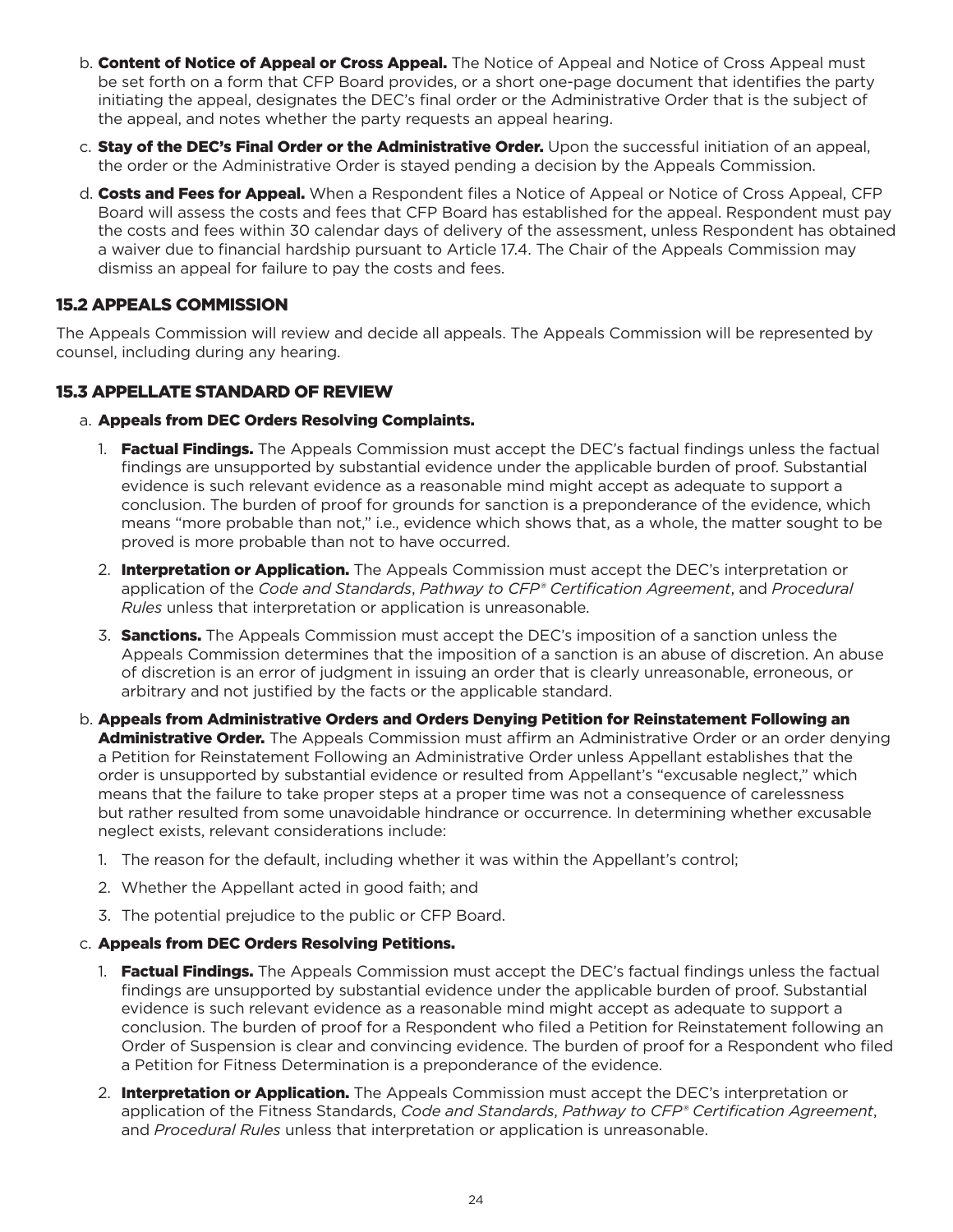<span id="page-24-0"></span>3. **Fitness or Rehabilitation.** The Appeals Commission must accept the DEC's determination of fitness or rehabilitation unless the Appeals Commission determines that the DEC's determination of fitness or rehabilitation is an abuse of discretion. An abuse of discretion is an error of judgment in issuing an order that is clearly unreasonable, erroneous, or arbitrary and not justified by the facts or the applicable standard.

## 15.4 THE PARTIES' BRIEFS

- a. **Appellant's Brief.** The party filing a Notice of Appeal and the party filing a Notice of Cross Appeal must deliver an Appellant's Brief no later than 45 calendar days after the DEC issues its final order. The content of the Appellant's Brief must be as follows:
	- 1. Appeal from Order issued by the DEC. Appellant's Brief, which should be no longer than 30 doublespaced pages, must identify the final order at issue in the appeal and must state the grounds upon which the Appellant seeks a modification or reversal of the final order. Appellant's Brief must not include or refer to evidence not contained in the record from the proceeding that resulted in the final order. Appellant must not raise new claims but may raise new arguments about claims addressed by the final order.
	- 2. **Appeal from Administrative Order.** Appellant's Brief, which should be no longer than 30 doublespaced pages, must identify the final order at issue in the appeal and must state the grounds upon which the Appellant seeks a modification or reversal of the final order. Appellant must include as an appendix to the Brief any documents not already contained within the Record on Appeal relevant and necessary to considering whether the final order at issue in the appeal resulted from excusable neglect. Appellant must not raise arguments or submit evidence concerning the substantive allegations contained in the Notice of Investigation or Complaint in an appeal addressing the entry of the final order.
- b. **Appellee's Brief.** Appellee's Brief must be filed within 30 calendar days from delivery of Appellant's Brief. Appellee's Brief, which should be no longer than 30 double-spaced pages, must specify the party filing Appellee's Brief, respond to the issues raised in Appellant's Brief, and note whether Appellee requests an appeal hearing. Appellee's Brief must not include or refer to evidence not contained in the record of the proceeding that resulted in the final order. Appellee must not raise new claims but may raise new arguments about claims addressed by the final order.
- c. **Reply Brief.** An Appellant may file a Reply Brief within 14 calendar days of the delivery of Appellee's Brief that must not exceed 10 double-spaced pages. The content of the Reply Brief must be limited to responding to those issues raised in Appellee's Brief.
- d. Motion for More Time. A party may extend the time for filing any brief by obtaining the consent of the other party. If a party seeking more time is unable to obtain the other party's consent, the party may file a Motion for More Time prior to the deadline for filing the brief that provides good cause for the request. The Chair of the Appeals Commission must issue an order resolving the Motion for More Time.
- e. Failure to Comply with Requirements for Content of Appellant's Brief. If the Appeals Commission determines that an Appellant failed to satisfy the requirements of Article 15.4.a., then the Appeals Commission may dismiss the appeal without a hearing.

#### 15.5 APPELLATE MOTIONS

An Appellant or Appellee may file a written motion not exceeding 10 double-spaced pages regarding nondispositive matters. Except for good cause shown, pre-hearing motions must be filed no later than 45 calendar days prior to the appeal hearing. A party may file a written motion for leave to file a post-hearing motion no later than 14 days after the appeal hearing. An Appellant or Appellee may file a written response, which may not exceed 10 double-spaced pages, within 14 calendar days of any motion delivered by another party. An Appellant or Appellee may file a rebuttal of no more than 10 double-spaced pages within 5 calendar days of the delivery of any response.

The Chair of the Appeals Commission must rule on all motions, objections, and other matters raised on appeal.

The Chair of the Appeals Commission may, at his or her sole discretion, hold oral argument on a motion either in person, telephonically, or by video conference. The Chair must issue all orders to the parties.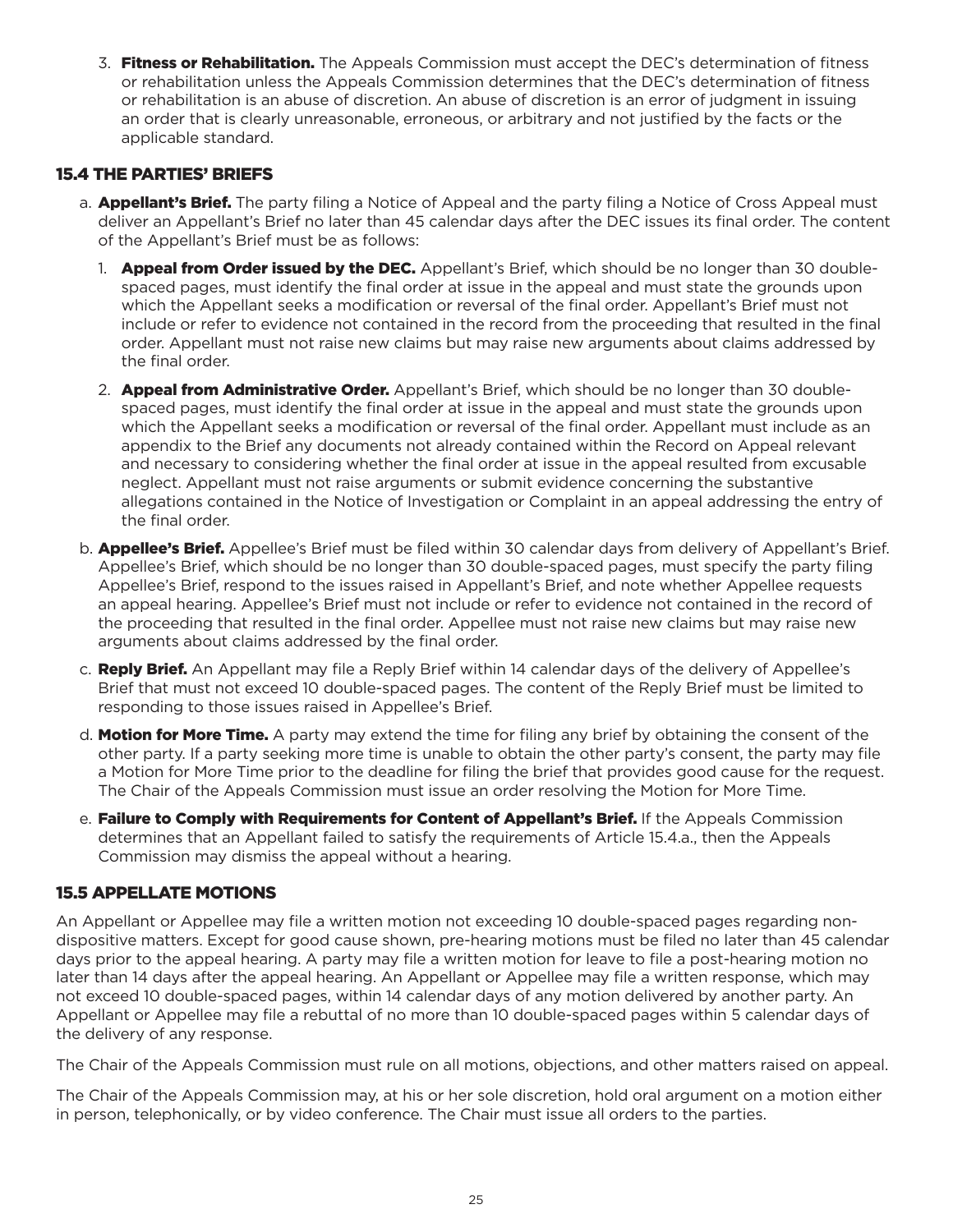#### <span id="page-25-0"></span>15.6 THE RECORD ON APPEAL

- a. **Appeal from Final Order Issued by the DEC.** The record on appeal will consist of the documents provided to the DEC; all motions, responses to motions and orders resolving motions; the transcript of any hearing before the Hearing Panel; the DEC's final order; the Notice of Appeal; and all Briefs filed by the parties on appeal.
- b. **Appeal from Administrative Order.** The record on appeal will consist of the Administrative Order; the Notice of Appeal; and all Briefs and appendices filed by the parties on appeal.
- c. Preparation of Record. CFP Board Counsel must prepare the record on appeal, submit it to the Appeals Commission, and deliver a copy to the Appellee or Appellant.

# 15.7 APPEAL RESOLUTION

- a. **Authority to Hold a Hearing.** The Chair of the Appeals Commission must determine whether an appeal hearing will be held and whether the appeal hearing will be in person, by telephone, or by video conference, considering the following factors: whether a party has requested a hearing; the novelty and complexity of the issues; and whether the facts and legal arguments are adequately presented in the briefs and record, such that oral argument will not significantly aid the decision-making process.
- b. **Notice of Appeal Hearing.** Not less than 30 calendar days prior to the date set for an appeal hearing, the Chair of the Appeals Commission must issue written notice of such hearing that designates the date, time, place, and manner of the hearing. The parties and counsel may appear in person or by telephone or video at any in person hearing, and by video or telephone at any video hearing. The Notice of Appeal Hearing must also inform the parties of the name and employer of each member of the Appeals Commission. A party must file any motion for recusal in accordance with Article 17.3.b.
- c. Presentations at Hearing. At the hearing, both Appellant and Appellee may make affirmative presentations limited to 20 minutes each, and Appellant will be permitted an additional 5-minutes to present a rebuttal to Appellee's affirmative presentation. Affirmative presentations must address only those issues raised in the parties' Briefs. The rebuttal must address only those issues raised during Appellee's affirmative presentation.
	- 1. **Motion for More Time.** The Chair of the Appeals Commission may consider motions from the Appellant or Appellee requesting additional time for affirmative presentations and may grant such motions upon a showing of good cause. A motion for more than 5 additional minutes of presentation time must be made in writing not less than 30 calendar days prior to the date set for an appeal hearing. A motion for 5 minutes or less of additional presentation time may be made at the appeal hearing.
	- 2. **Objections and Procedural Issues Arising During the Appeal Hearing.** The Chair of the Appeals Commission will decide any objections or issues regarding procedural matters that arise during the appeal hearing.
	- 3. **Questioning.** Members of the Appeals Commission may ask questions at any time during or after the presentations. Subject to the right of Appellant or Appellee to move for more time, the time allotted for presentation shall not be extended solely because the Appeals Commission asked questions.
- d. Transcript of Appeal Hearing. CFP Board must obtain a written transcript of an appeal hearing.

# 15.8 APPEALS COMMISSION ORDERS

The Appeals Commission must issue its final order in writing. Appeals Commission orders are not subject to further appeal or review.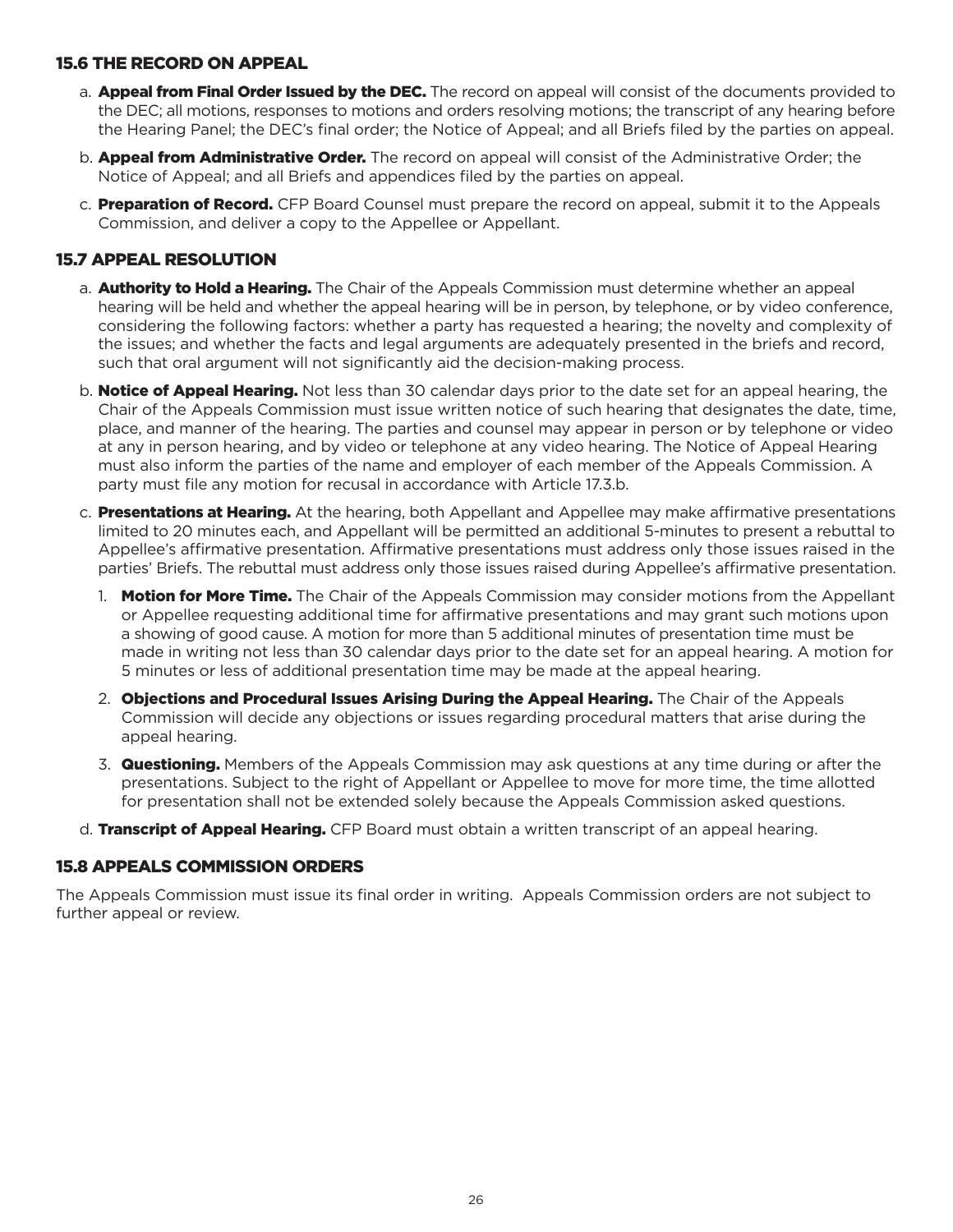# <span id="page-26-0"></span>ARTICLE 16: DELIVERING AND FILING DOCUMENTS, DETERMINING WHEN A DOCUMENT MUST BE DELIVERED, AND ISSUING NOTICES AND ORDERS

These *Procedural Rules* set deadlines for a Respondent and CFP Board Counsel to deliver and file documents. This Article sets forth the requirements for delivering and filing documents, determining the date when a document is due, and issuing notices and orders.

# 16.1 DOCUMENTS DELIVERED BY CFP BOARD

A Respondent is required to provide CFP Board an email address and mailing address, and to notify CFP Board within 30 calendar days of any changes to that information. CFP Board may send or deliver documents to Respondent through the email address Respondent has provided to CFP Board either by attaching the document to the email or by providing in the email the information necessary for Respondent to access the documents by electronic means, or if no email address is available, then by first class mail to the mailing address the Respondent has provided to CFP Board. In matters where Respondent has designated counsel, CFP Board must deliver documents to Respondent's counsel. CFP Board may utilize the same methods of delivery on appeal. A Respondent's failure to provide accurate contact information will not prevent CFP Board from acting pursuant to these *Procedural Rules*, including by issuing an Administrative Order of Revocation or a final order of sanction.

# 16.2 DOCUMENTS DELIVERED TO CFP BOARD

Except where CFP Board otherwise specifies, a Respondent may deliver documents to CFP Board, including on appeal, through the email address or to the mailing address that CFP Board Counsel provides for delivery of documents.

## 16.3 ORDERS ISSUED BY THE DEC AND THE APPEALS COMMISSION, AND NOTICES AND ORDERS DELIVERED BY CFP BOARD COUNSEL

An order may be issued and a notice may be delivered to Respondent through the email address Respondent has provided to CFP Board either by attaching the document to the email or by providing in the email the information necessary for Respondent to access the documents by electronic means, or if no email address is available, by first class mail to the mailing address the Respondent has provided to CFP Board. An order may be issued to CFP Board Counsel by email or first class mail.

# 16.4 FILING

- a. **Method of Filing.** A Respondent may file a document with CFP Board by attaching the document to an email to CFP Board Counsel through the email address CFP Counsel has provided to Respondent or by providing in the email the information necessary for CFP Board to access the documents by electronic means, or by first class mail addressed to CFP Board's mailing address. CFP Board Counsel may file a document by delivering the document to Respondent through the email address Respondent has provided to CFP Board either by attaching the document to the email or by providing in the email the information necessary for Respondent to access the documents by electronic means, or if no email address is available, then by first class mail to the mailing address Respondent has provided to CFP Board.
- b. **Availability of Filings.** CFP Board Counsel must make filings available to the Hearing Panel, DEC, or Appeals Commission, as appropriate.

# 16.5 DATE OF DELIVERY

The date of delivery will be the day a document is transmitted through email or mail. This date will be determined by the day noted on the document being delivered. The document must be transmitted for delivery on the date of the document. A postmark on an envelope is presumptive evidence of the date the document was transmitted for delivery. For documents sent by email, the date and time reflected in the metadata of the email is presumptive evidence of when the document was delivered.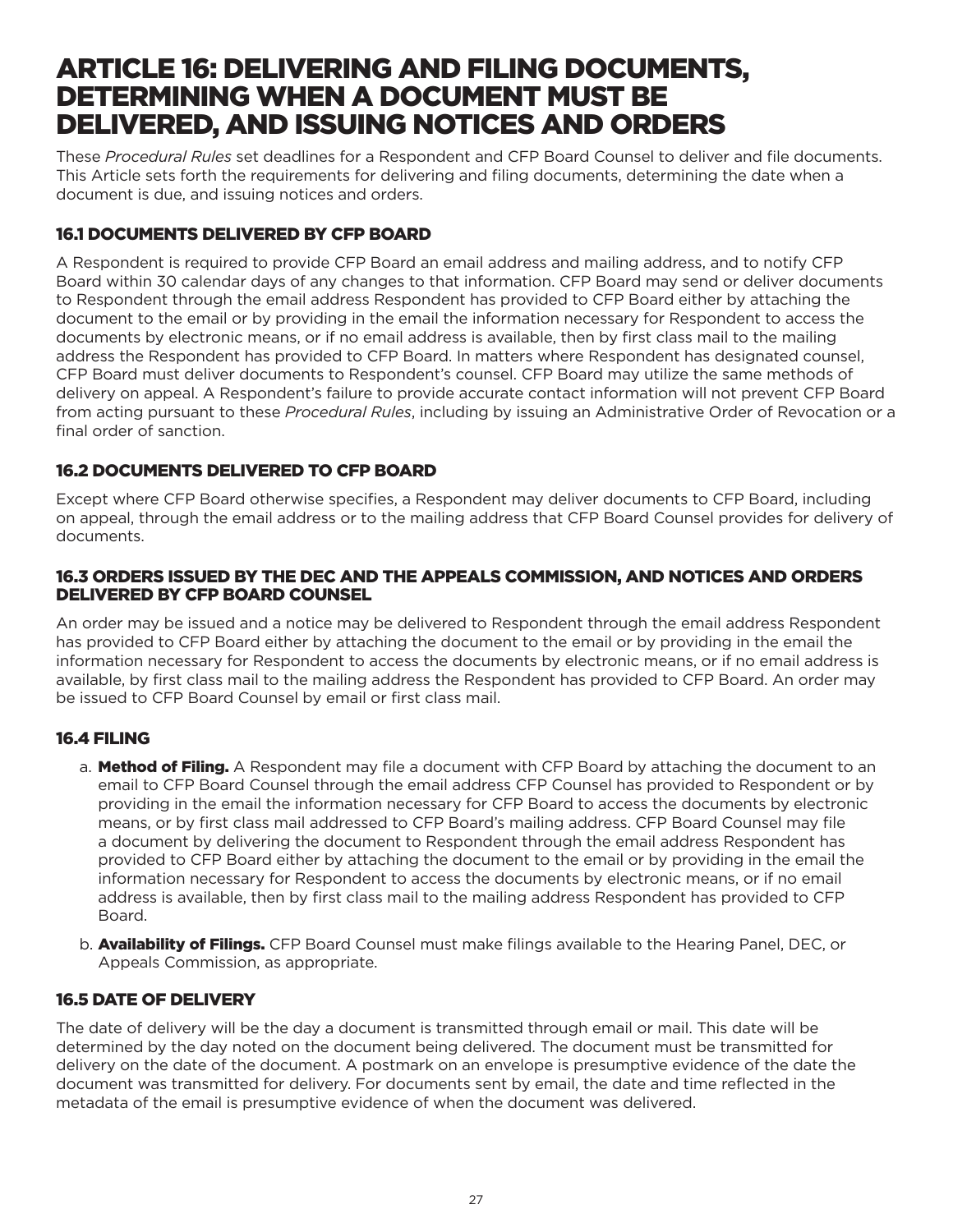# <span id="page-27-0"></span>16.6 CALCULATION OF TIME

When the *Procedural Rules* state a time in calendar days:

- a. Exclude the day of the event that triggers the period;
- b. Count every day, including intervening Saturdays, Sundays, and federal legal holidays; and
- c. Include the last day of the period, but, if the last day is a Saturday, Sunday, or federal legal holiday, the period continues to run until the end of the next day that is not a Saturday, Sunday, or federal legal holiday.

# ARTICLE 17: GENERAL PROVISIONS

# 17.1 CONFIDENTIALITY

- a. Except as provided below, the existence of an investigation and adjudication by CFP Board and the information obtained pursuant to these *Procedural Rules* ("Confidential Information") will be confidential and will not be made public. Respondent must use such Confidential Information solely in connection with Respondent's defense of the investigation or Complaint, or any appeal thereof, except as provided below. Respondent, Respondent's counsel, experts, and witnesses must not record any examination or hearing.
- b. CFP Board or Respondent may disclose Confidential Information:
	- 1. To counsel designated by Respondent;
	- 2. To Respondents in a consolidated matter and their designated counsel;
	- 3. To a potential expert (an expert is a person retained by a party who is qualified to offer an opinion by knowledge, skill, experience, training, or education) as necessary to assist in proceedings conducted pursuant to these *Procedural Rules*, provided that the expert executes a written confidentiality agreement that prohibits the expert from disclosing the Confidential Information to third parties, and that the expert is required to return or destroy any copy of any document containing Confidential Information at the conclusion of the expert's engagement;
	- 4. To a potential witness (and counsel for the witness) as necessary to assist in proceedings conducted pursuant to these *Procedural Rules*, provided that the witness (and counsel for the witness) is not permitted to retain a copy of a document containing Confidential Information;
	- 5. To stenographers or video equipment operators who assist with the recordation of an oral examination or a hearing;
	- 6. As required to comply with federal, state, or local law;
	- 7. As required to comply with a properly authorized civil, criminal, or regulatory investigation or examination, or a subpoena or summons, by a governmental authority or self-regulatory organization; and
	- 8. As required to comply with a request from another party, or a subpoena issued, in a civil action or arbitration.
- c. CFP Board also may disclose Confidential Information:
	- 1. In publication of a public sanction pursuant to Article 17.7;
	- 2. Within CFP Board and to third parties, but only as necessary to assess a Respondent's compliance with CFP Board's *Code and Standards*, including to:
		- a. Members of the DEC, Hearing Panels, and Settlement Review Panels;
		- b. Members of the Appeals Commission, if an Order is appealed under these *Procedural Rules*; and
		- c. CFP Board's staff and Board of Directors.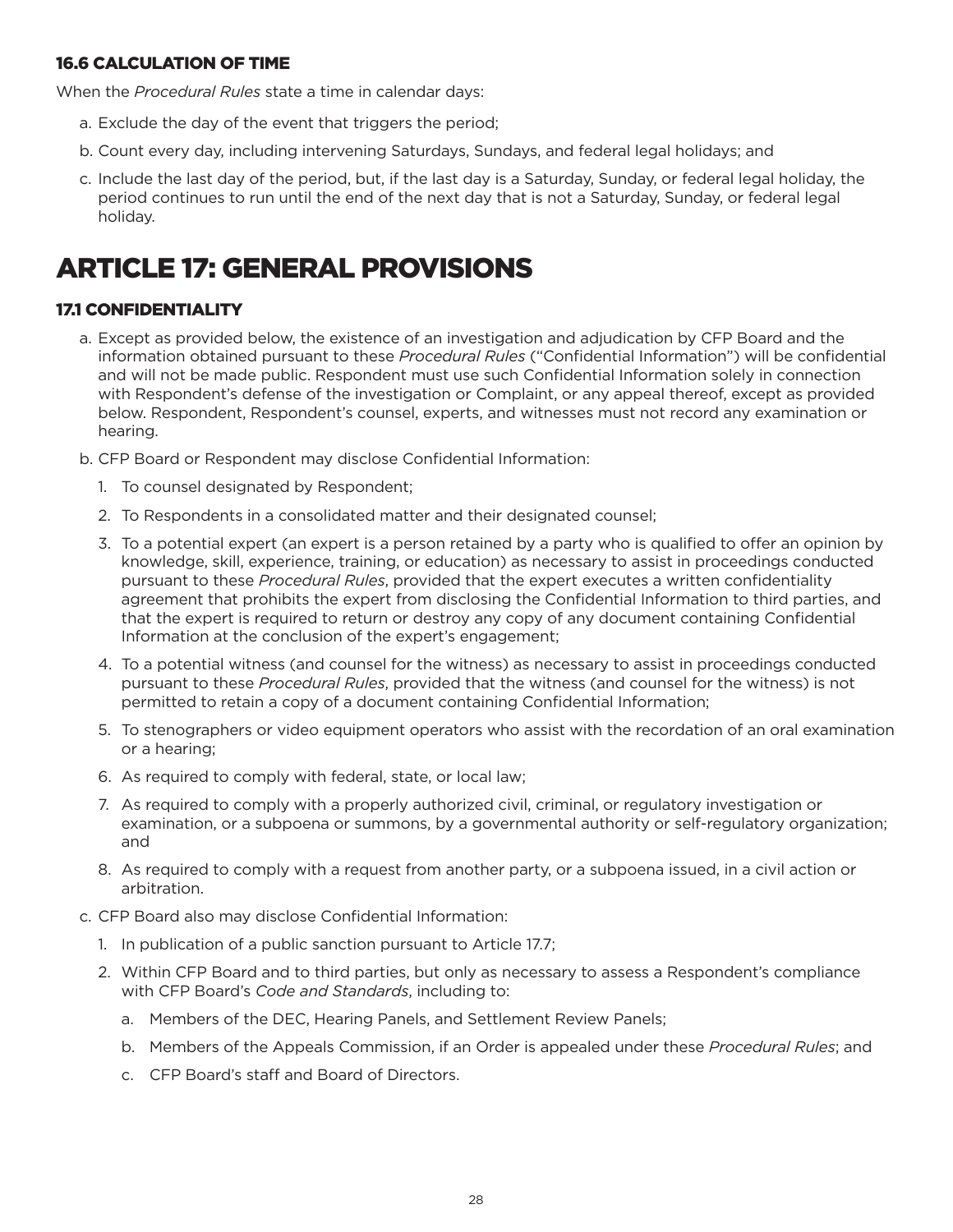- <span id="page-28-0"></span>3. To individuals who filed a complaint with CFP Board against a Respondent, but unless otherwise provided in this Article, only to notify the individual that their complaint remains under review or investigation, or that the review of their complaint is complete and that a public sanction has or has not been issued.
- 4. To a governmental agency or industry self-regulatory organization having appropriate jurisdiction over Respondent; and
- 5. If Respondent has waived confidentiality.
- d. Upon request, CFP Board also may disclose to an examinee who testified at an oral examination or hearing a copy of the transcript of the examinee's testimony and any exhibits that the examinee produced in the proceeding conducted pursuant to these *Procedural Rules*. The transcript may be redacted to exclude quotations from exhibits that are not produced to the examinee.
- e. If the disclosure is not otherwise prohibited, then Respondent also may disclose Confidential Information:
	- 1. To Respondent's Firm, except for Confidential Information concerning a client who is not a client of Respondent's Firm;
	- 2. As necessary to defend against allegations of wrongdoing made by a governmental authority or selfregulatory organization having appropriate jurisdiction;
	- 3. As necessary to defend against a claim raised by a client or former client in a civil action or arbitration, provided that Respondent discloses to the client or former client all Confidential Information in the proceeding conducted pursuant to these *Procedural Rules* that relate to the claim; and
	- 4. As necessary to provide information to professional organizations that are assessing Respondent's compliance with professional standards.

#### 17.2 RETENTION OF COUNSEL

Respondent, Appellant, or Appellee may be represented by counsel during proceedings conducted pursuant to these *Procedural Rules*. Respondent's counsel, if any, must be identified to CFP Board prior to any scheduled on the record testimony or in Respondent's Answer to the Complaint, Petition for Consideration, or Petition for Reinstatement. Respondent must provide the counsel's contact information as well as whether the counsel will appear in person, via telephone, or by video conference (if CFP Board makes video conference available) for any oral examination, oral argument, or hearing conducted under these *Procedural Rules*. Respondent's counsel must be an active member in good standing of the bar of a state of the United States, the District of Columbia, or any jurisdiction, possession, territory or dependency of the United States. The DEC Chair and Appeals Commission Chair may prohibit the appearance of Respondent's counsel if either determines that Respondent's counsel has not complied with any guidelines or standards that CFP Board establishes for outside counsel. If CFP Board prohibits Respondent's counsel from appearing, Respondent may designate substitute counsel. Respondent must promptly inform CFP Board in the event Respondent's counsel withdraws or otherwise ceases to represent Respondent in the proceedings.

#### 17.3 RECUSAL

- a. **Standard for Recusal.** A member of the DEC, a Hearing Panel, a Settlement Review Panel, or the Appeals Commission ("Member") must not participate in any proceeding in which the Member's impartiality might reasonably be questioned, including but not limited to the following circumstances::
	- 1. The Member has a personal bias or prejudice concerning a party or a party's counsel, or personal knowledge of facts that are in dispute in the proceeding.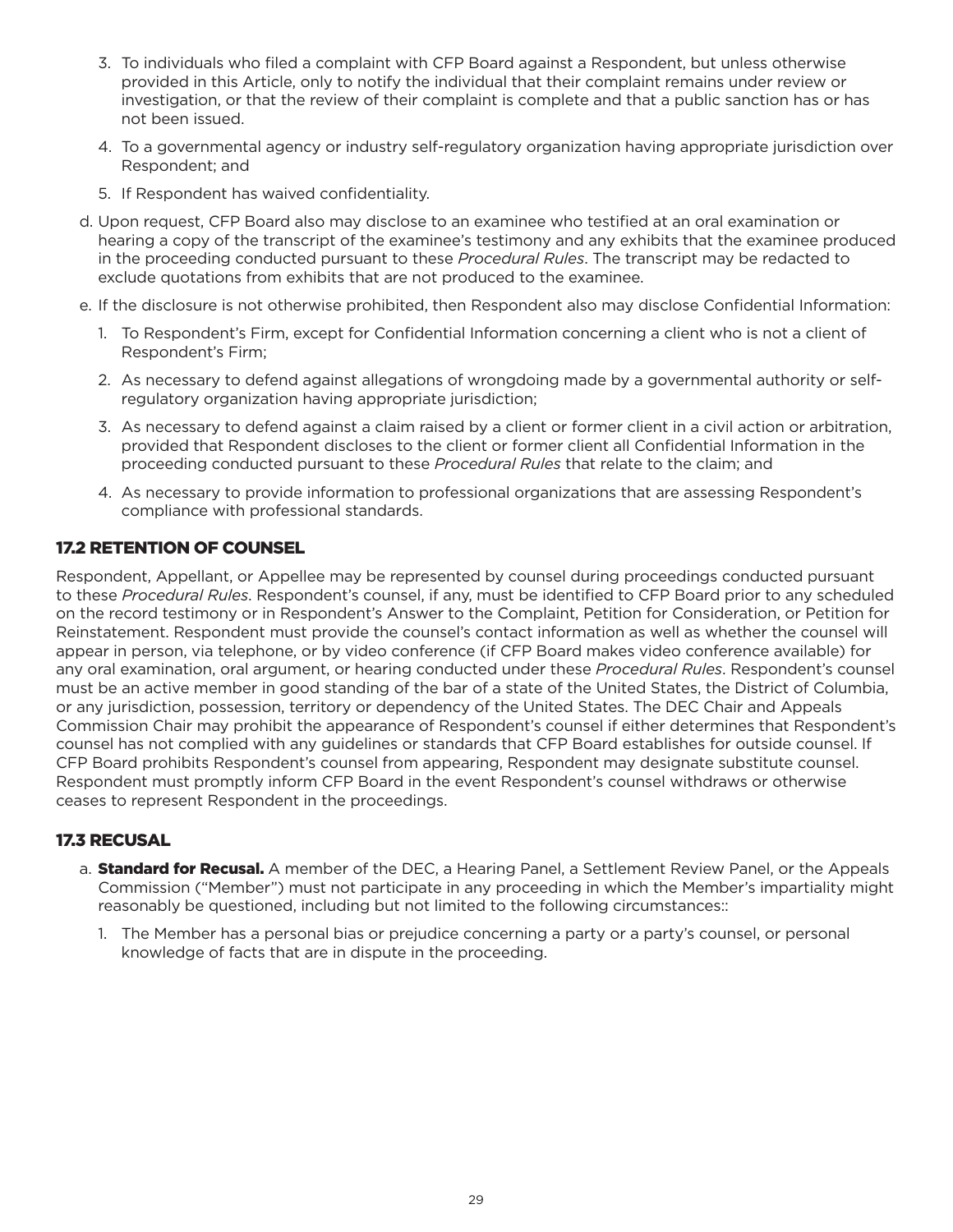- <span id="page-29-0"></span>2. The Member knows, or reasonably should know, that the Member or a member of the Member's Family (as defined in the *Code and Standards*) is:
	- (a) A party or member of a party's Family;
	- (b) An officer, director, general partner, managing member, or employee of a business entity that the party or members of the party's Family Control (as defined in the *Code and Standards*);
	- (c) A person who has an economic interest in the proceeding or a business entity that a party or members of the Family of a party Control;
	- (d) A person who has any other interest that could be substantially affected by the outcome of the proceeding; or
	- (e) Likely to be a witness in the proceeding.
- b. Process for Recusal. CFP Board must provide Respondent or Appellant and Appellee with notice of the name and employer of each member of the Hearing Panel, the DEC, the Settlement Review Panel, and/or Appeals Commission, as applicable. Respondent, Appellant or Appellee must file, within 7 calendar days of delivery of this notice, any motion requesting the recusal of a Member and state with particularity the grounds for the motion. Respondent's failure timely to file a motion for recusal will result in the waiver of an objection to the participation of the Member. The Chair of the DEC or the Appeals Commission, as applicable, must rule upon any motion for recusal. No person who is the subject of a motion for recusal may participate in the consideration of the motion except to raise the issue.

#### 17.4 FEES AND FINANCIAL HARDSHIP

CFP Board may impose fees on Respondent or Appellant, including for a settlement review, hearing, or appeal. Respondent or Appellant must submit the fee to CFP Board within 30 calendar days of the assessment. To receive a waiver or reduction of fees, Respondent or Appellant must submit a written request and supporting documentation demonstrating a financial hardship, as required by CFP Board. All such requests must be submitted to CFP Board no later than 30 calendar days after the fee assessment. CFP Board then may reduce or waive the required fees. Failure by Respondent or Appellant to submit any fees owed to CFP Board, or to receive a waiver of such fees, will result in a Default under Article 4.1 and CFP Board will not schedule a hearing. If the DEC finds no ground for sanction, CFP Board must refund Respondent the fee.

# 17.5 ACTIONS REQUIRED TO BE TAKEN BY A CHAIR

Any action that these *Procedural Rules* require to be taken by a Chair of the Hearing Panel, DEC, or Appeals Commission may be taken by another member designated by the Chair.

#### 17.6 SANCTION GUIDELINES AND ANONYMOUS CASE HISTORIES

- a. Sanction Guidelines. The *Sanction Guidelines* identifies specific categories of conduct that violate CFP Board's *Code and Standards*, the sanction guideline for that conduct, and policy notes for the DEC to consider when determining the appropriate sanction. The DEC and Appeals Commission are not bound by the *Sanction Guidelines*. When considering the appropriate sanction in a particular case, deviations from the *Sanction Guidelines* may occur if aggravating factors warrant a more severe sanction, mitigating factors warrant a less severe sanction, or the DEC or Appeals Commission determines there are other reasons for doing so.
- b. Anonymous Case Histories. *Anonymous Case Histories* are anonymized summaries of the DEC's final orders. CFP Board intends for the *Anonymous Case Histories* to provide guidance. The DEC and Appeals Commission are not bound by the *Anonymous Case Histories*.

#### 17.7 PUBLICATION

In the event that a proceeding conducted pursuant to these *Procedural Rules* results in a public sanction against Respondent, CFP Board will publish the order imposing the public sanction and/or a summary of the contents of the order in a press release, on CFP Board's website, and any other form of public disclosure that CFP Board determines is appropriate. In the publication, CFP Board will have the right to identify Respondent and the form of sanction, and provide some or all of the facts, as CFP Board has determined them to be, that CFP Board has determined are relevant to the sanction, including information which otherwise may be private or confidential under these *Procedural Rules*. Publication of the sanction will remain on CFP Board's website.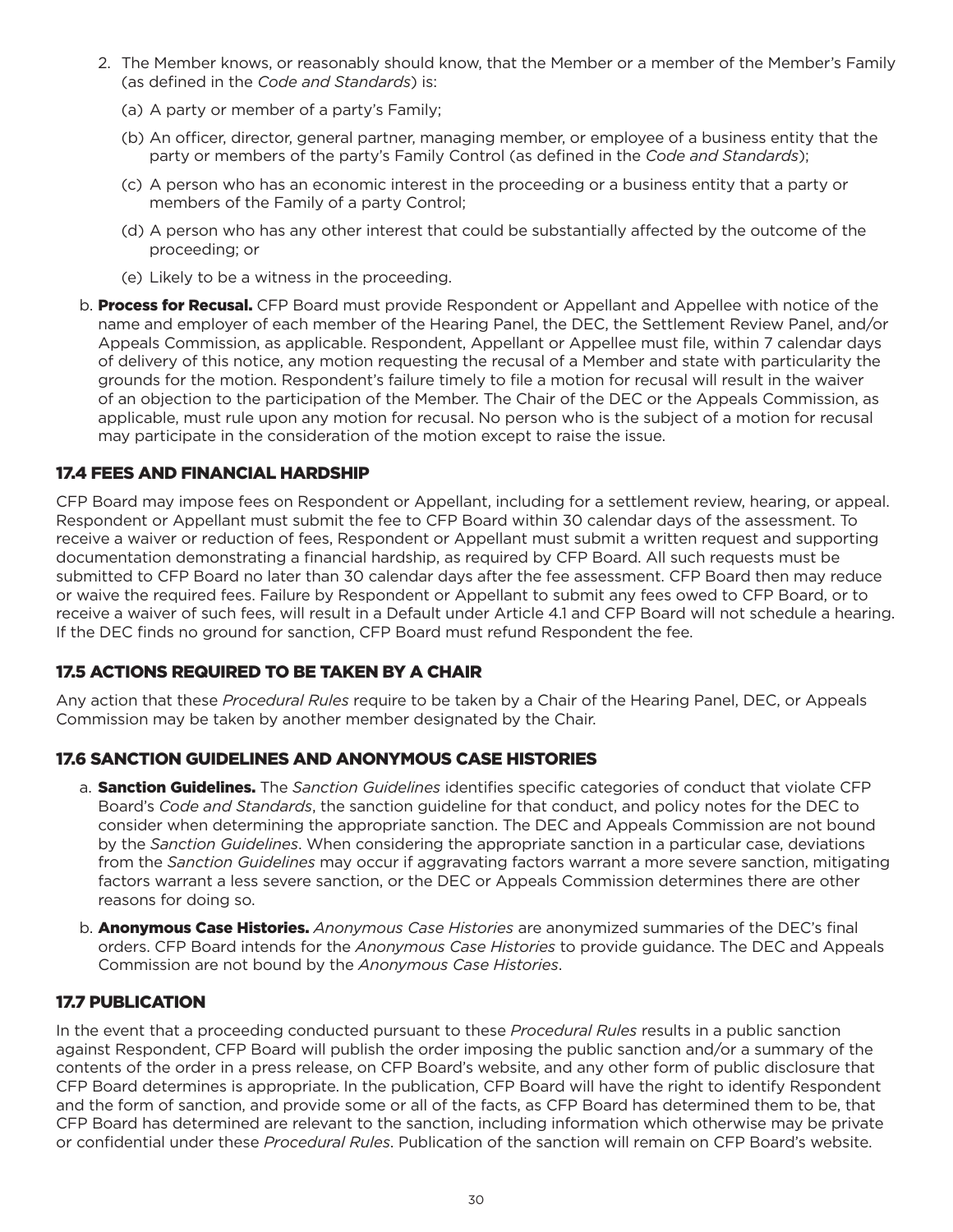# <span id="page-30-0"></span>17.8 LIMITATIONS

- a. CFP Board Counsel may not deliver a Notice of Investigation after the later of:
	- 1. 7 years after the date of the last action constituting a violation of the *Code and Standards*;
	- 2. 2 years after the date on which Respondent is the subject of a Criminal Conviction, Civil Finding, or Professional Discipline; or
	- 3. The date the DEC establishes in an order granting a Motion for Extension of Time to Commence Investigation.
- b. CFP Board Counsel may file a Motion for Extension of Time to Commence Investigation. A Hearing Panel that satisfies the requirements of Article 10.5 shall review the motion and make findings and recommendations. The DEC must review *de novo* the Hearing Panel's findings and recommendations and issue an order granting or denying the Motion. The DEC must issue an order granting a Motion for Extension of Time to Commence Investigation if CFP Board Counsel proves by a preponderance of the evidence (a standard of review that means "more probable than not," i.e., evidence which shows that, as a whole, the matter sought to be proved is more probable than not to have occurred) that there are extraordinary circumstances for extending the time to deliver a Notice of Investigation. The DEC must find that extraordinary circumstances exist if Respondent was required, but failed, to report to CFP Board in a timely manner the matter that CFP Board Counsel intends to investigate.
- c. CFP Board Counsel may not deliver an original Complaint to a Respondent more than 4 years after the date on which CFP Board delivered a Notice of Investigation, unless:
	- 1. CFP Board Counsel and Respondent agree to extend the time for CFP Board to deliver a Complaint; or
	- 2. The DEC grants a Motion for Extension of Time to Deliver Complaint and specifies a time for CFP Board Counsel to deliver a Complaint.
- d. CFP Board Counsel may file a Motion for Extension of Time to Deliver Complaint. A Hearing Panel that satisfies the requirements of Article 10.5 shall review the motion and make findings and recommendations. The DEC must review *de novo* the Hearing Panel's findings and recommendations and issue an order granting or denying the Motion. The DEC must issue an order granting a Motion for Extension of Time to Deliver Complaint if CFP Board Counsel proves by a preponderance of the evidence (a standard of review that means "more probable than not," i.e., evidence which shows that, as a whole, the matter sought to be proved is more probable than not to have occurred) that there is good cause for extending the time for issuing a Complaint. The DEC must find good cause if:
	- 1. The matter under investigation is the subject of a pending Regulatory Investigation, Regulatory Action, Civil Action, or criminal proceeding in which Respondent has been charged with a Felony or Relevant Misdemeanor; or
	- 2. The circumstances warrant consolidation of multiple matters concerning Respondent that are under investigation, at least one of which occurred less than 4years after CFP Board delivered a Notice of Investigation.
- e. If CFP Board Counsel files a Motion for Extension of Time to Commence Investigation or Deliver Complaint, Respondent may file a response within 20 calendar days of delivery of the Motion, and CFP Board Counsel may file a reply to Respondent's response with 10 calendar days of delivery of the response. The Chair of the Hearing Panel has discretion whether to schedule oral argument on the motion.
- f. In resolving a Complaint, the DEC may consider as aggravating factors conduct that occurred outside of the limitations period set forth in this Article.

# 17.9NOTICE TO INDIVIDUALS WHO FILED A COMPLAINT WITH CFP BOARD

CFP Board Counsel shall provide to any individual who filed a complaint against a Respondent notice every 6 months that the individual's pending complaint remains under review or investigation, and when the individual's complaint is dismissed or finally adjudicated, notice that a public sanction has or has not been issued.